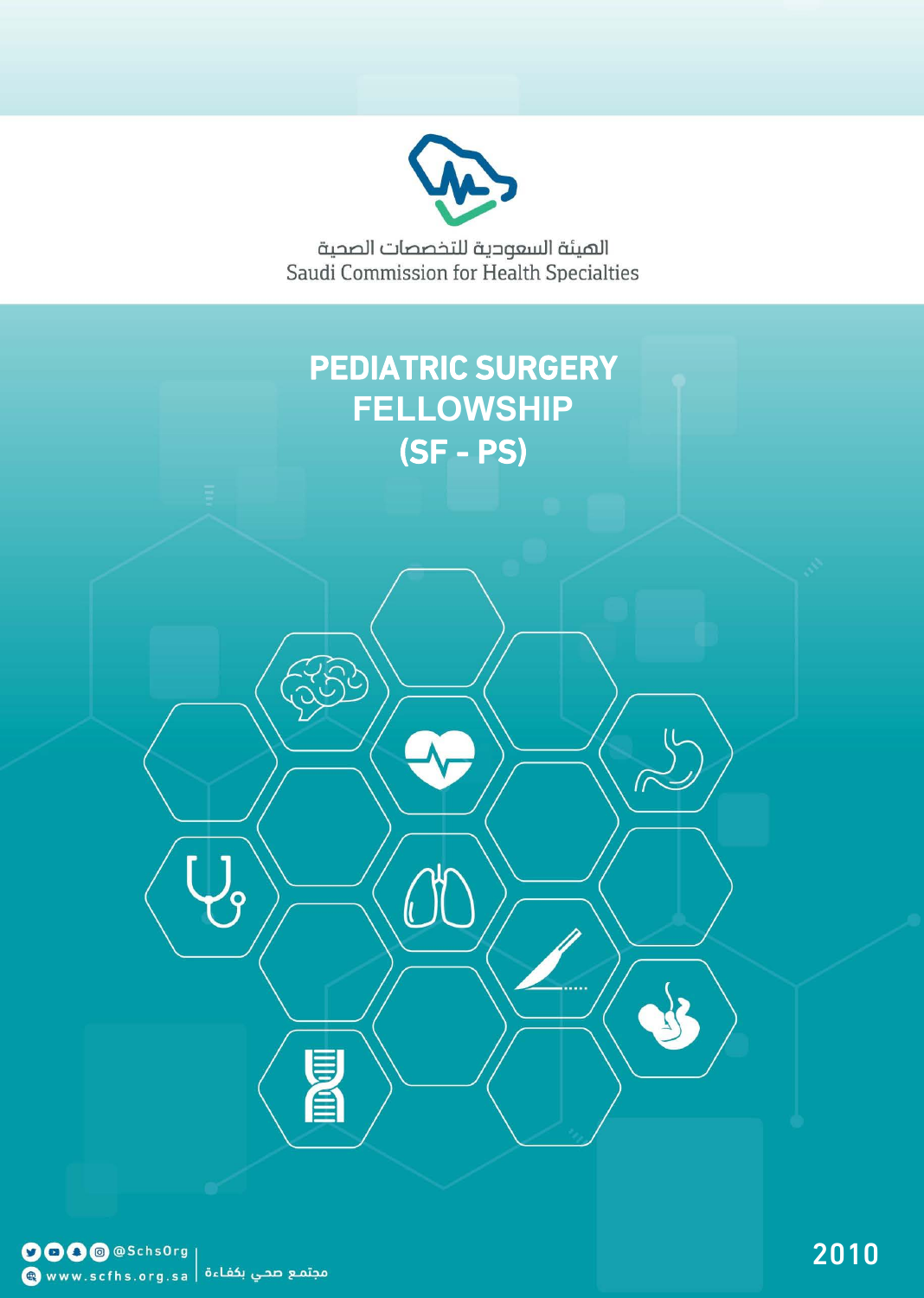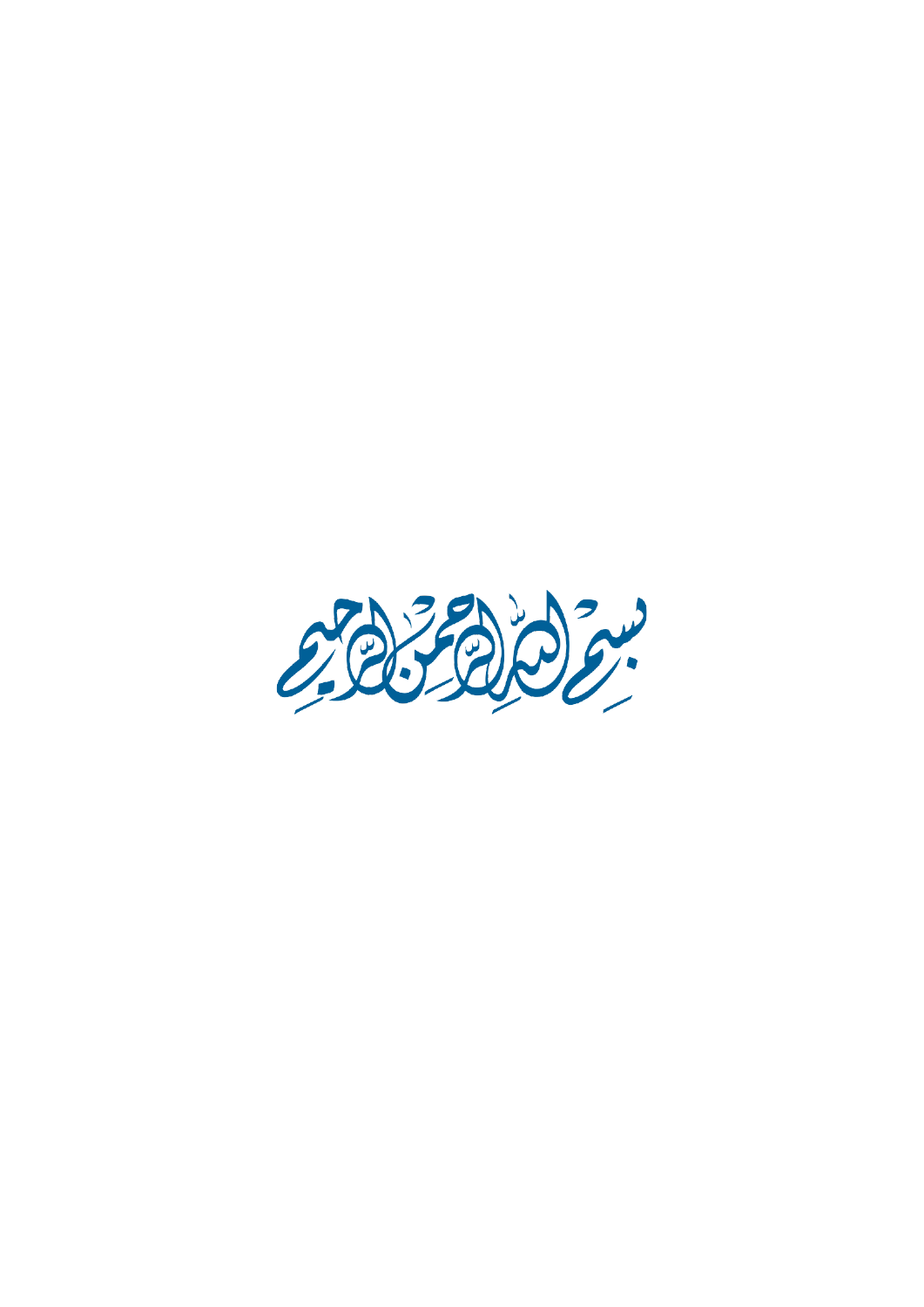## **INDEX** Introduction Program objectives Admission requirements Duration of the program Selection of the canditate Evolution and certification Program director The trainer (Instructor) Duties of the trainee Accreditation Disciplinary action and dismissal Appendix I - Log Book Previous Chairpersion of the scientific committee 1 2 10 10 11 11 12 13 13 14 16 17 27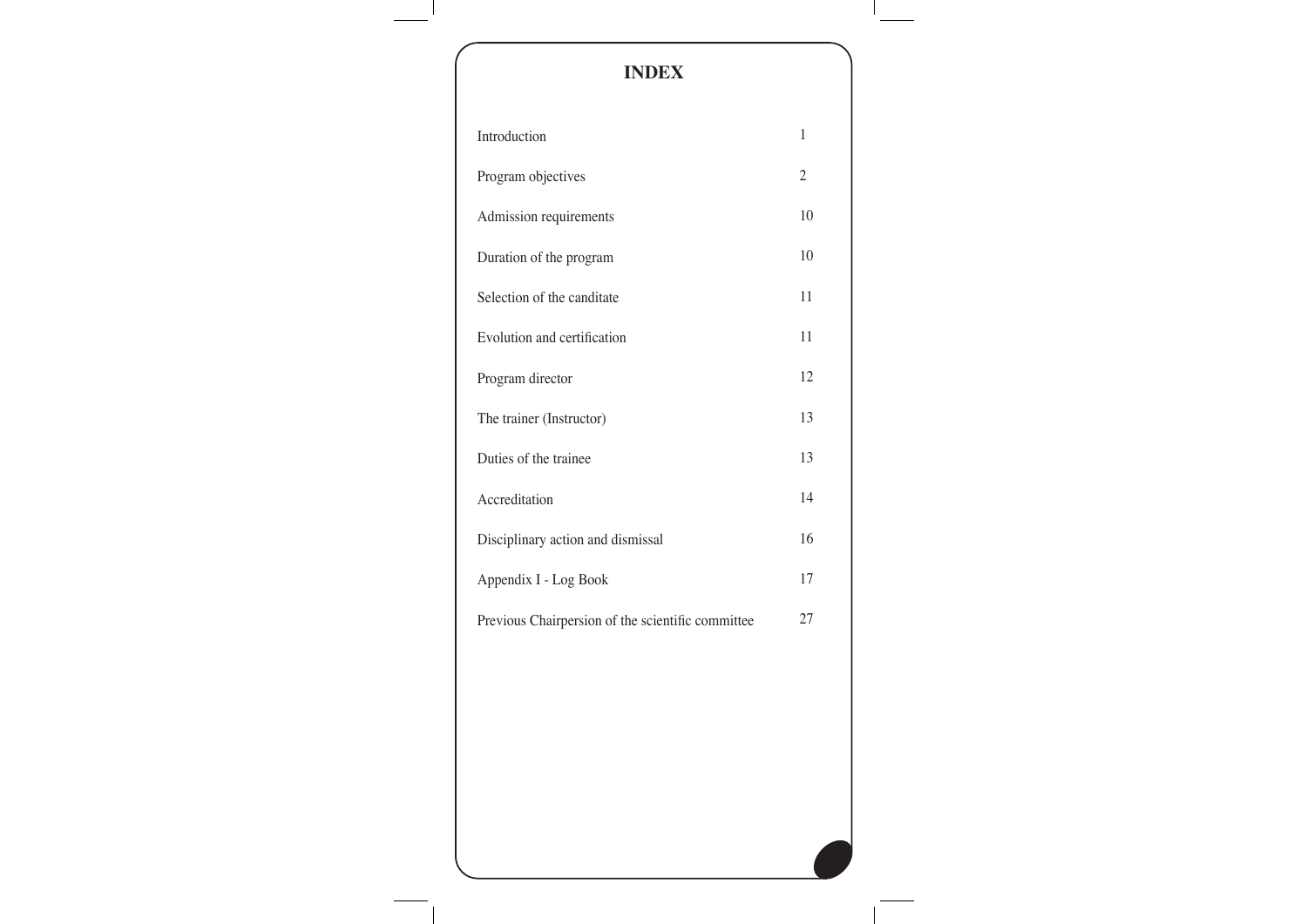#### **INTRODUCTION**

The population of the Kingdom of Saudi Arabia is one of the fastest in growth in the world. More than half of the population is below the age of 15 years. With the increase in the quality of medical services, particularly in high-risk pregnancy and neonatology, the need for pediatric surgeons is growing. The aim of the Pediatric Surgery Fellowship Program is to train and qualify pediatric surgeon, who will be able to manage children with surgical problems. The fellow will gain the required expertise in this field by spending enough time in one or more centers to allow him/her to develop appropriate .competence

#### **PROGRAM OBJECTIVES:**

#### **:General**

- 1.0 To acquire knowledge and skills to practice Pediatric Surgery, and to participate in the progress of Pediatric General Surgery through research and publication.
	- 1.1 To familiarize himself  $/$  herself thoroughly with the clinical recognition. natural history and embryology of all conditions relevant to Pediatric General Surgery.
	- 1.2 To understand the pathophysiology of these conditions, and the physiological response of the child to trauma and surgery.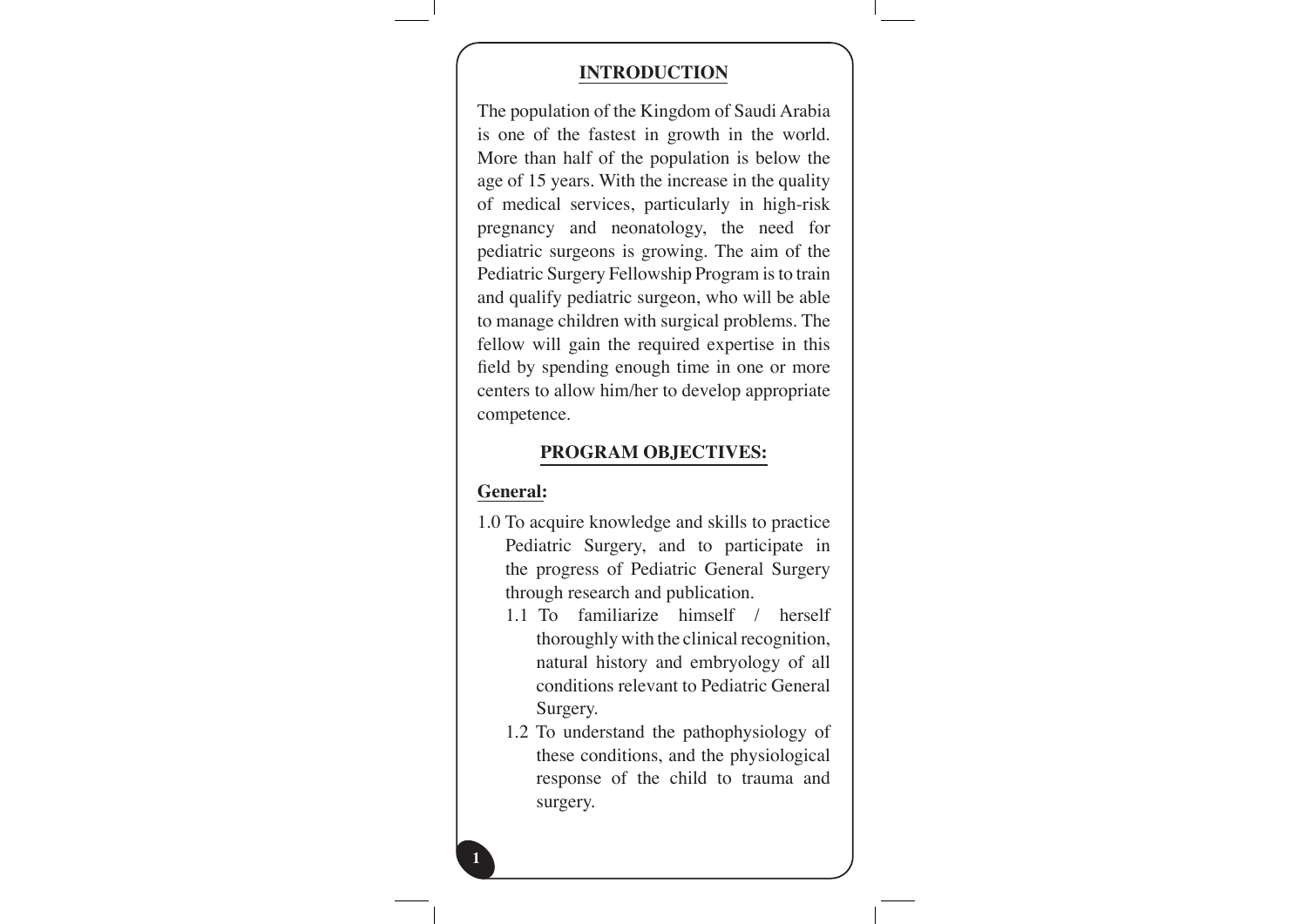| 1.3 To be able to undertake fully the general                            |  |
|--------------------------------------------------------------------------|--|
| supportive care of pediatric surgical                                    |  |
| patients, including newborns.                                            |  |
| 1.4 To be able to perform safely and                                     |  |
| independently all surgical procedures in                                 |  |
| the field of Pediatric General Surgery.                                  |  |
| 1.5 To deal with specific personal stress                                |  |
| involved in the practice of Pediatric                                    |  |
| Surgery and stress experienced by                                        |  |
| patients and their families.                                             |  |
| 1.6 To familiarize himself/herself with                                  |  |
| ethical issues of particular relevance to                                |  |
| Pediatric Surgery.                                                       |  |
| 1.7 To develop the specific communication                                |  |
| skills required to deal with children and                                |  |
| their parents.                                                           |  |
| 1.8 To develop awareness of the Quality                                  |  |
| Assurance issues specifically related to                                 |  |
| the specialty.                                                           |  |
| 1.9 To apply Evidence Based Medicine                                     |  |
| (EBM) relevant to the practice of                                        |  |
| Pediatric Surgery.                                                       |  |
| 2.0 To acquire the theoretical and practical                             |  |
| knowledge necessary to succeed in the                                    |  |
| certifying examinations, after the successful<br>completion of training. |  |
| 3.0 The candidate may practice general surgery                           |  |
| in addition to pediatric surgery provided,                               |  |
| he/she fulfils the following requirements                                |  |
| for adult general surgery:                                               |  |
| a) Degree.                                                               |  |
| b) License.                                                              |  |
| c) Privileges.                                                           |  |
|                                                                          |  |
|                                                                          |  |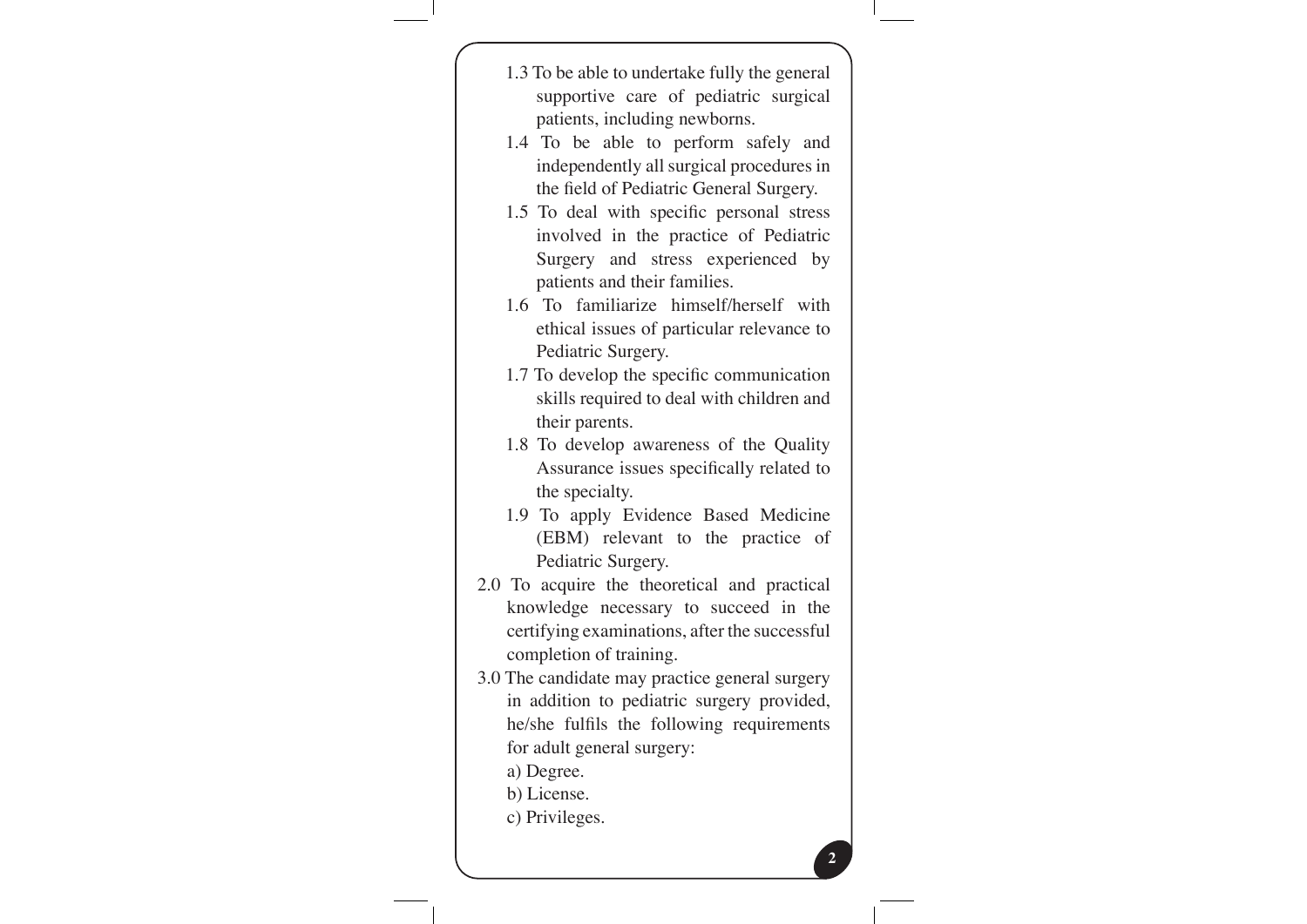## **:Specific**

**3**

#### **1.0** Training

1.1 Pediatric General Surgery Rotation (30months)

> Upon completion of the training period, the Fellow should be able to diagnose, manage, and give prognosis on the index cases of Pediatric Surgery listed under the **Operative Procedures** (Appendix I & II). He/she should demonstrate teaching abilities.

1.2 Neonatology Rotation (1 month)

It is mainly, but not exclusively, during this rotation that the Fellow should familiarize himself/herself with the genetic aspects of Pediatric Surgery .conditions

The following guidelines will direct the conduct of this rotation:

- 1.2.1 During the day, his/her primary responsibility is to the Neonatal Unit and he/she will participate in all of its activities.
- 1.2.2 He/she will have a particular, but not exclusive, responsibility towards surgical neonates. The fellow should familiarize himself/ herself with all aspects of caring for the sick neonates in general.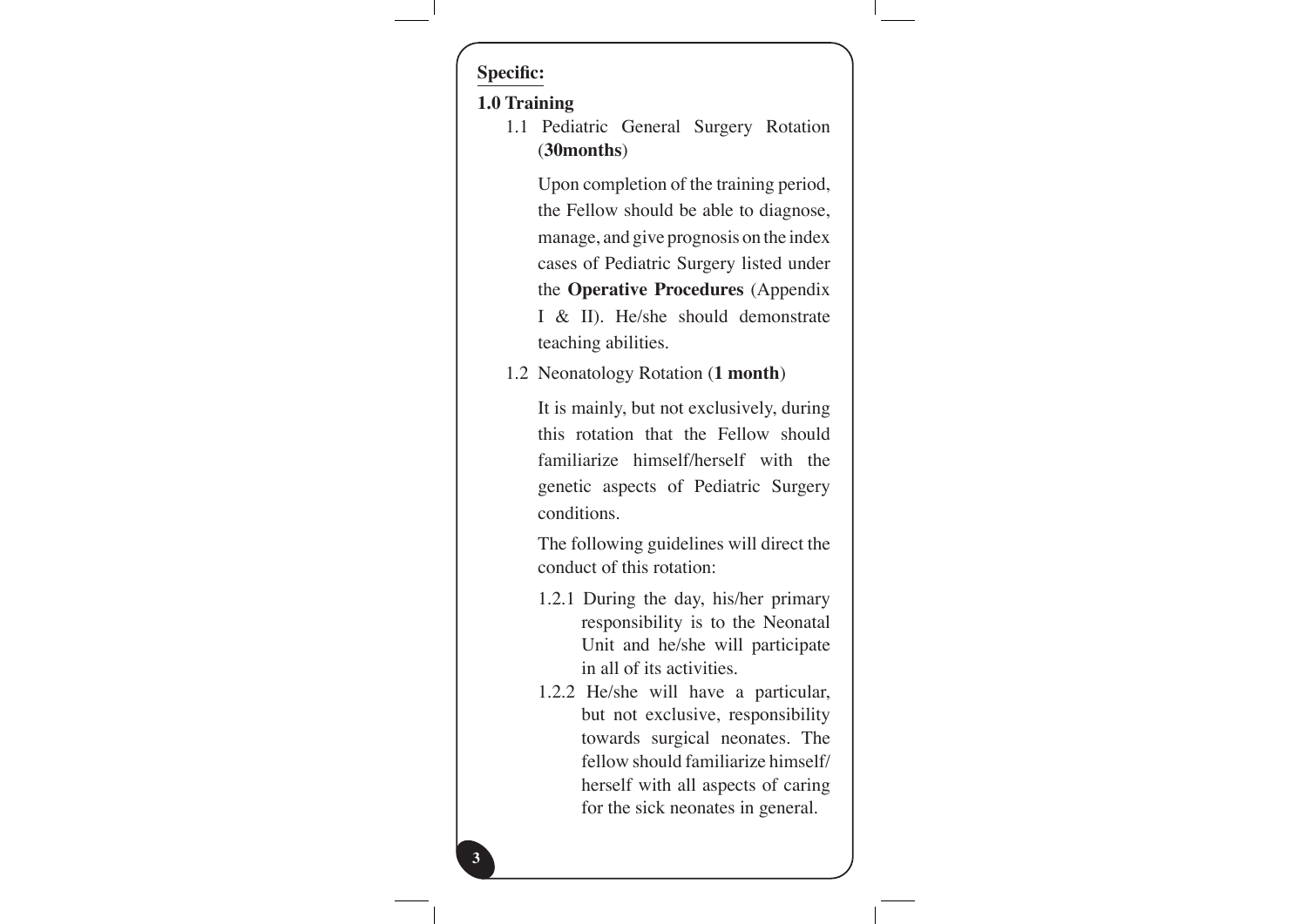1.2.3 By common agreement with the Director of the Neonatal Unit. he/she will take night call in Pediatric Surgery and may be excused from the Neonatal Unit to operate on index cases and to attend Pediatric Surgery rounds.

- 1.2.4 An evaluation form will be completed at the end of the rotation by the Division of Neonatology.
- 1.3 Pediatric Intensive Care Unit Rotation (**month 1**(

During this period, the Fellow will have responsibilities similar to those in the Neonatology rotation. A set of special objectives will be directed towards the care of children with multiple trauma, pre-and post-operative management of surgical patients, including fluid management, different types of ventilators and ventilatory support of sick children, and also the different procedures carried out in the unit, e.g. air-way management, vascular access, .etc

#### **1.4 Pediatric Urology** (2 months)

The Fellow is expected to familiarize himself/herself with the procedures in relevance to Pediatric Surgery, including Endo-urology.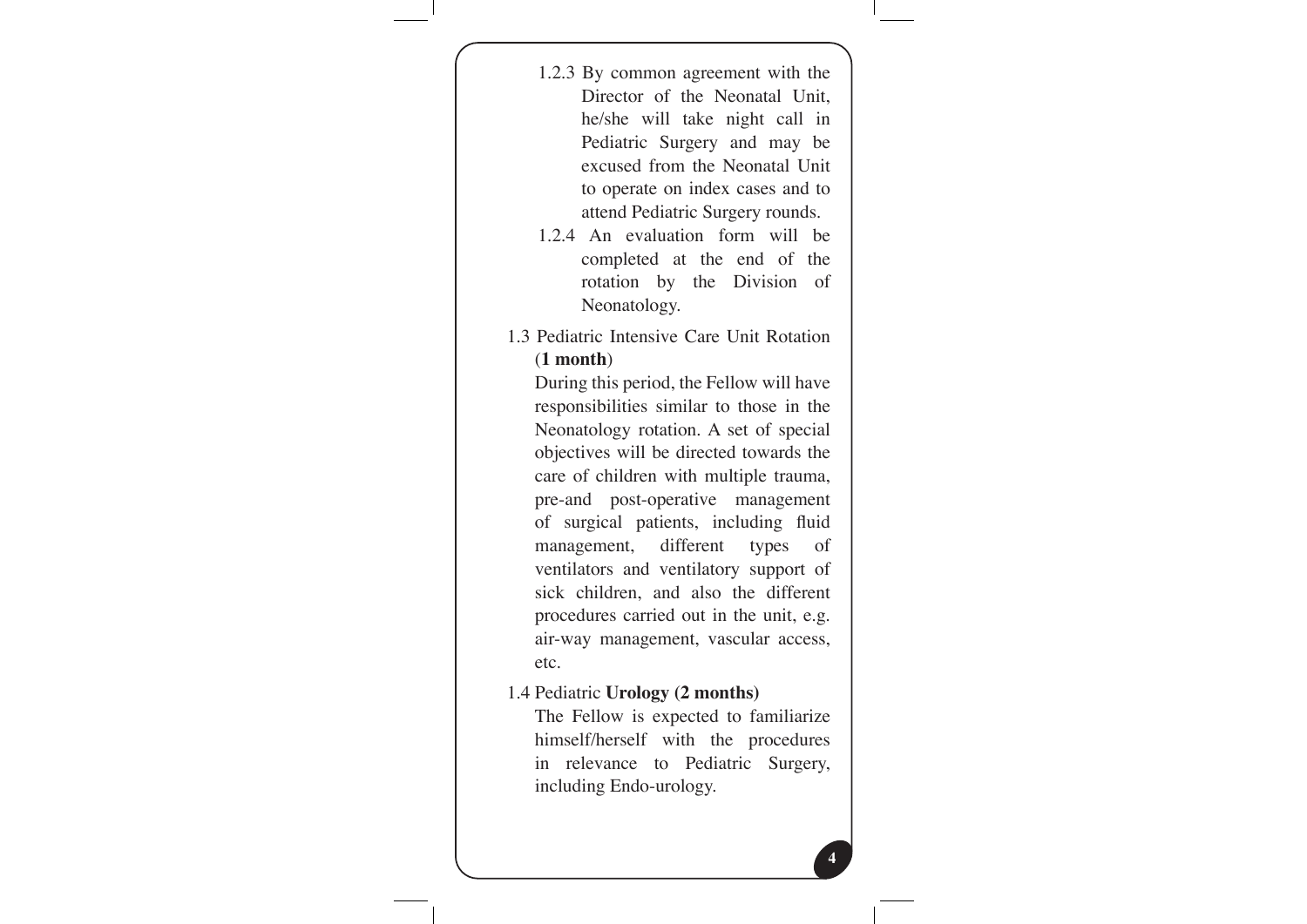1.5 Elective Rotation (2 months)

The Fellow will spend two months in one or more of the following services: Pediatric Cardiac Surgery, Pediatric GI Service, Pediatric Radiology, Pediatric ENT, Pediatric Anesthesia, Pediatric Oncology, and Pediatric Infectious Diseases. Feedback from the Fellow will ensure whether he/she is benefiting from these rotations. Prior approval of the training committee is mandatory for the elective rotations.

Evaluation of the Fellow's fulfillment of the knowledge objectives will be training oral examinations, as well accomplished formally through inas through a written examination in the same format as the final certifying examination. A clear demonstration of improvement in knowledge during the course of training is expected.

#### **2.0 Skills and Competence**

**5**

By the end of training, the Fellow should have acquired skills in the following areas: 2.1 Pre-operative care, which includes:

2.1.1 History and physical examination skills specific to the infant and child, and the skills **necessary** to explain the diagnosis to the parents, the proposed treatment and the prognosis, and to obtain an informed consent.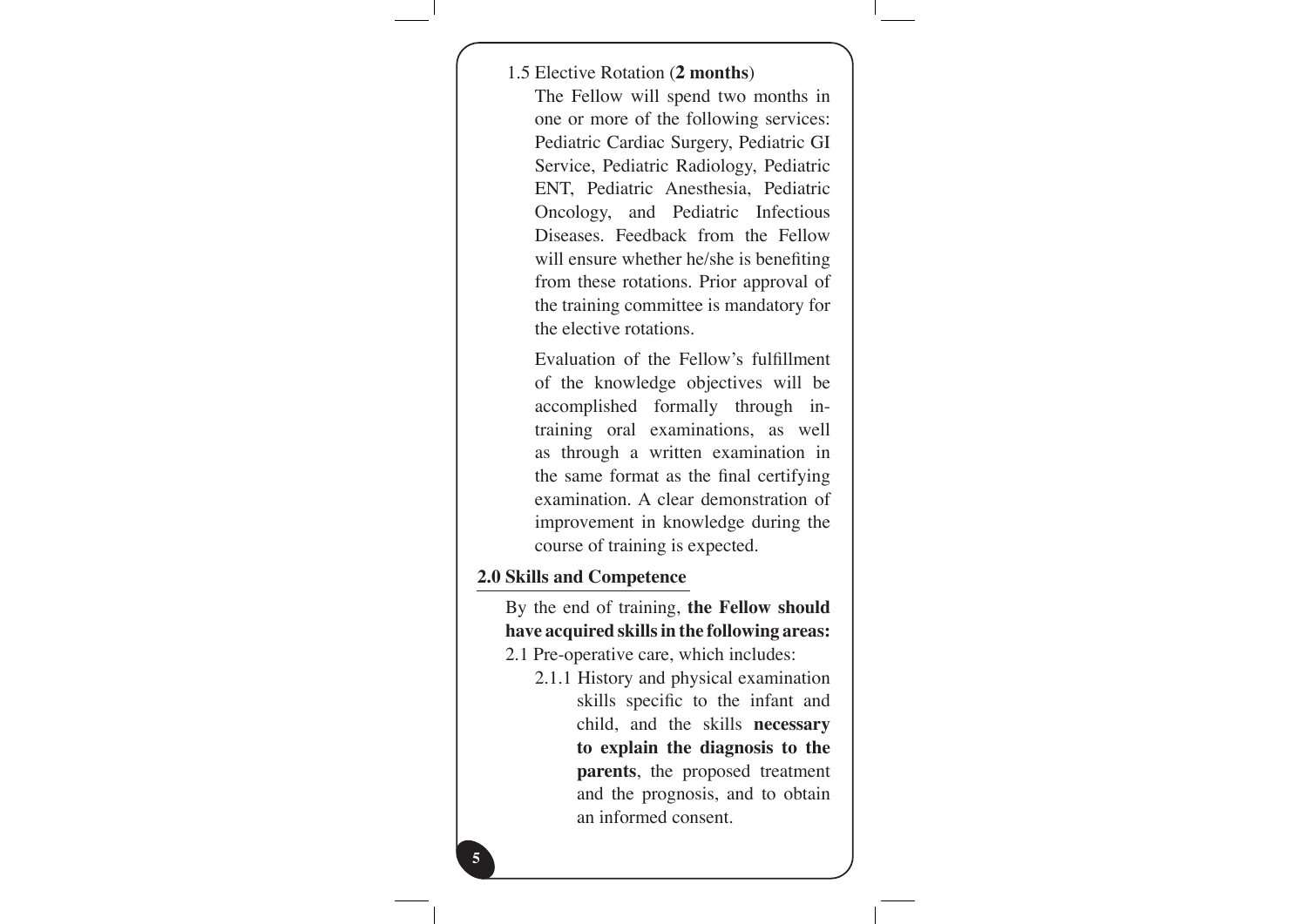- 2.1.2 Appropriate use and interpretation of diagnostic aids.
- 2.1.3 Preparation of the patient for surgery, including assessment of anesthetic risk. This will be evaluated by direct observation on an on-going basis, and formally reported on the evaluation form. training examinations, to which It will also be tested during inthe Saudi Commission for Health Specialties standards will apply.

2.2 Operative care:

This includes both minor and major surgery, with the emphasis on index cases. The Fellow must demonstrate safety, competence, sound judgment and control in unexpected situations, of-a-kind" problems. He/she should and ingenuity in dealing with "onedemonstrate an ability to assist more junior colleagues in the performance of procedures, and should be able to operate independently. This will be evaluated by direct observation on an on-going basis, and formally reported on the evaluation form. A log of all operative procedures must be kept and provided to the Program Director on an official form.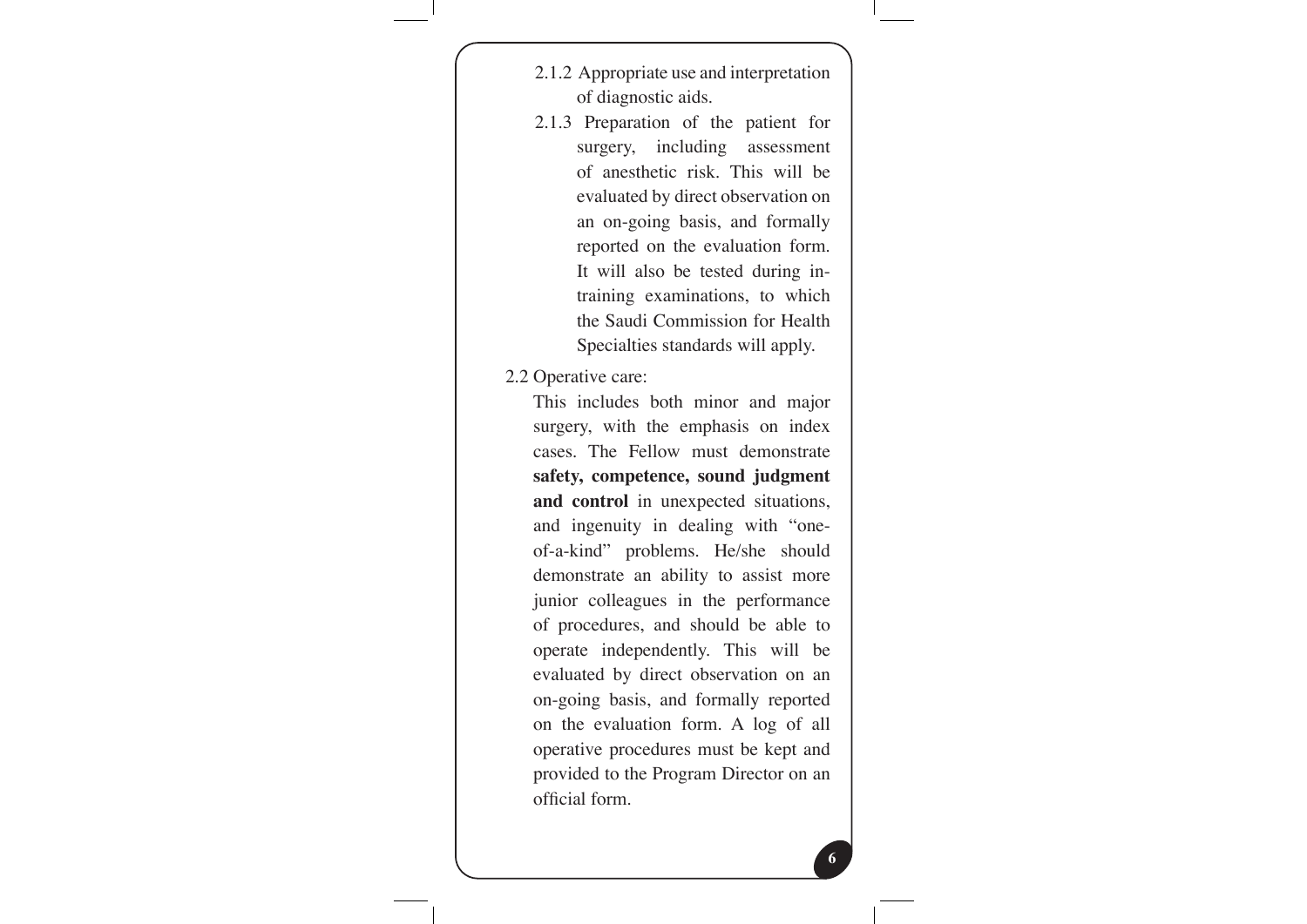|  | 2.3 Post-operative care: |  |
|--|--------------------------|--|
|--|--------------------------|--|

| <i>L.3</i> Post-operative care:               |
|-----------------------------------------------|
| The<br>main emphasis here is<br><sub>on</sub> |
| maintenance of homeostasis (fluids            |
| and electrolytes, temperature control,        |
| monitoring, etc.) and one arly recognition    |
| of complications, pain control, etc. This     |
| will be evaluated by direct supervision       |
| and reviewed at the time of ward rounds       |
| and formally reported on the evaluation       |
| form.                                         |
| 2.4 Ancillary skills, which include:          |
| 2.4.1 Techniques of venous access,            |
| simple or complex, especially in              |
| small infants.                                |
| 2.4.2 Basic pediatric endoscopy (GI           |
| and tracheo-bronchial), including             |
| dilatation<br>of<br>esophageal                |
| strictures.                                   |
| 2.4.3 Emergency control of the airway-        |
| mask ventilation, endotracheal                |
| intubation and tracheostomy.                  |
| 2.4.4 Access to body cavities: tube           |
| thoracostomy, peritoneal dialysis,            |
| etc.                                          |
| 2.4.5 Management of fluid, electrolyte        |
| and acid-base derangements in                 |
| children.                                     |
| 2.4.6 Management of enterostomies.            |
| 2.4.7 Minimal invasive surgery. A clear       |
| demonstration of improvement                  |
| in the development of these skills            |
| must be demonstrated throughout               |

the course of training.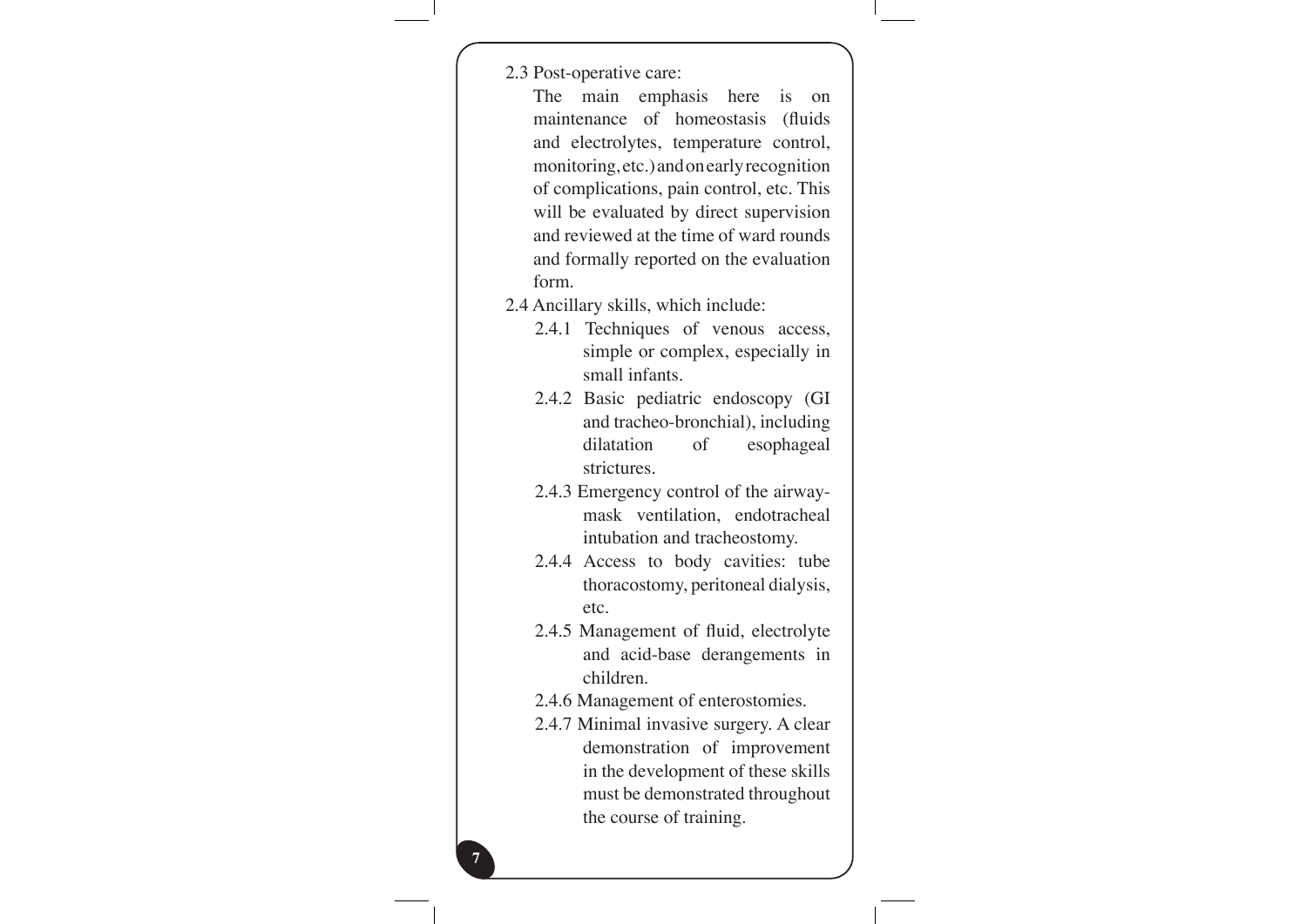#### **Attitudes 3.0**

He/she will be expected to develop and demonstrate appropriate attitude and communication skills relative to the child and his family in the clinical context, and similar interpersonal skills with other caregivers and hospital staff.

The following skills are essential components of practice: communication skills, teaching skills, critical appraisal of the literature, lifelong learning skills, and knowledge of quality assurance, medico-<br>legal-and-ethical-issues.

Some of these will have been acquired during medical school and General Surgery training, but the following objectives are more or less specific to Pediatric Medicine and Surgery:

- Relative to communication skills, the ability to communicate with the child at his/her level in a non-threatening way is essential. Ability to anticipate and address parents' questions and concerns must be developed. The trainee must learn to accept that sometimes a large investment of time must be made in dealing with families, but this is always rewarded later with a better therapeutic relationship.
- Relative to critical appraisal, the Fellow must have formed his/her own opinion, by the end of training, on what specific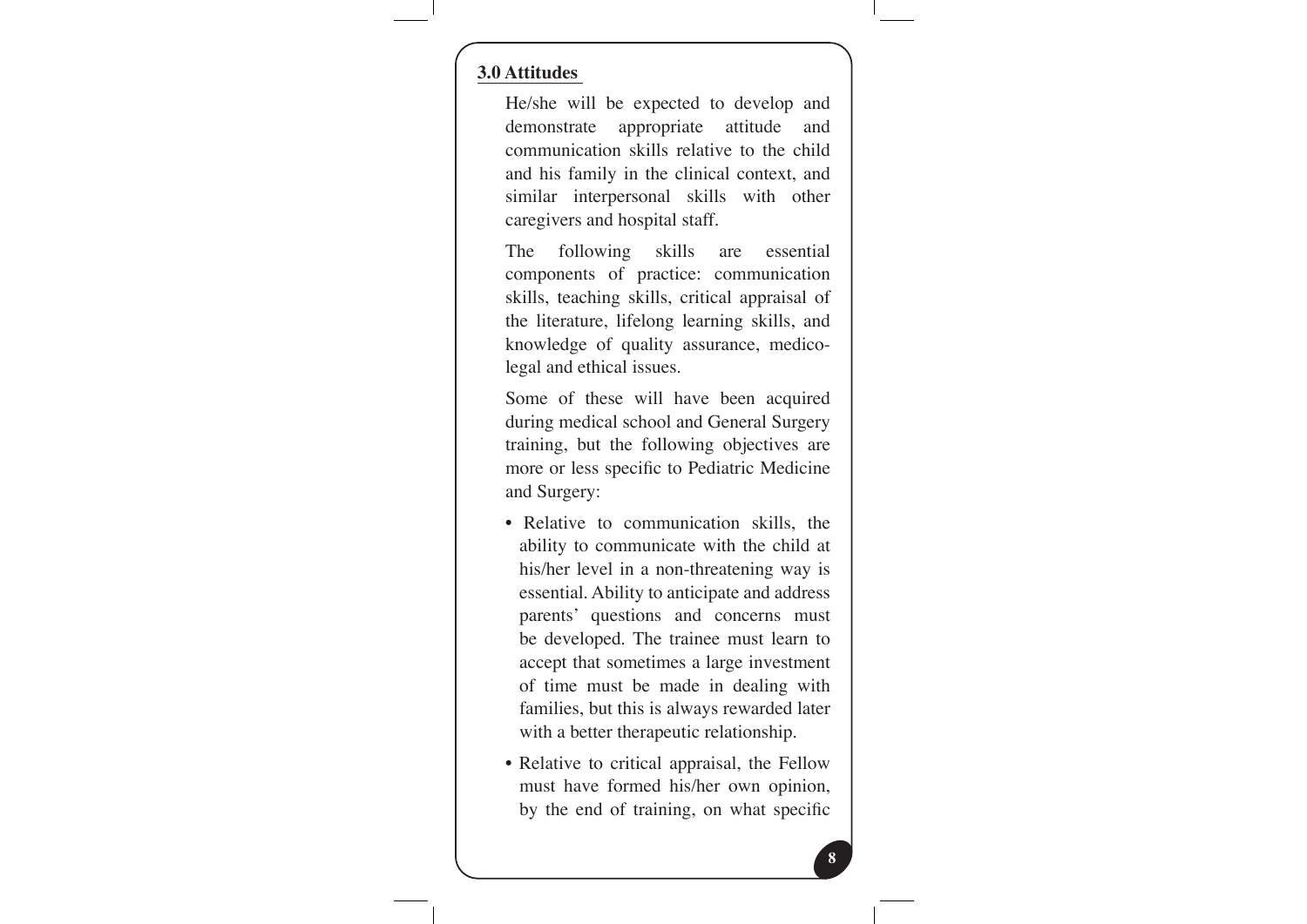procedure he/she will use for what specific conditions, given the wide choice of accepted procedures for conditions such as Hirschsprung's disease, gastroesophageal reflux, etc. He/she should be able to justify training examinations. He/she should that choice and this will be tested on inbe able to critically evaluate articles presented at the Journal Club.

- Medico-legal and ethical issues sometimes overlap. However, the rules and regulations of the country apply. The following specific issues among others, should be addressed through reading and attendance at ethics rounds and more informal discussions:
	- a. Informed consent in children.
	- b. Refusal of treatment, especially in situations where "quality of life" is a major issue.
	- c. Inter-parental conflict in treatment decisions.
	- d. Withholding of treatment.
	- e. Parent-physician-conflict in treatment decisions physician - physician conflict in same.
- f. Ethics of research on children.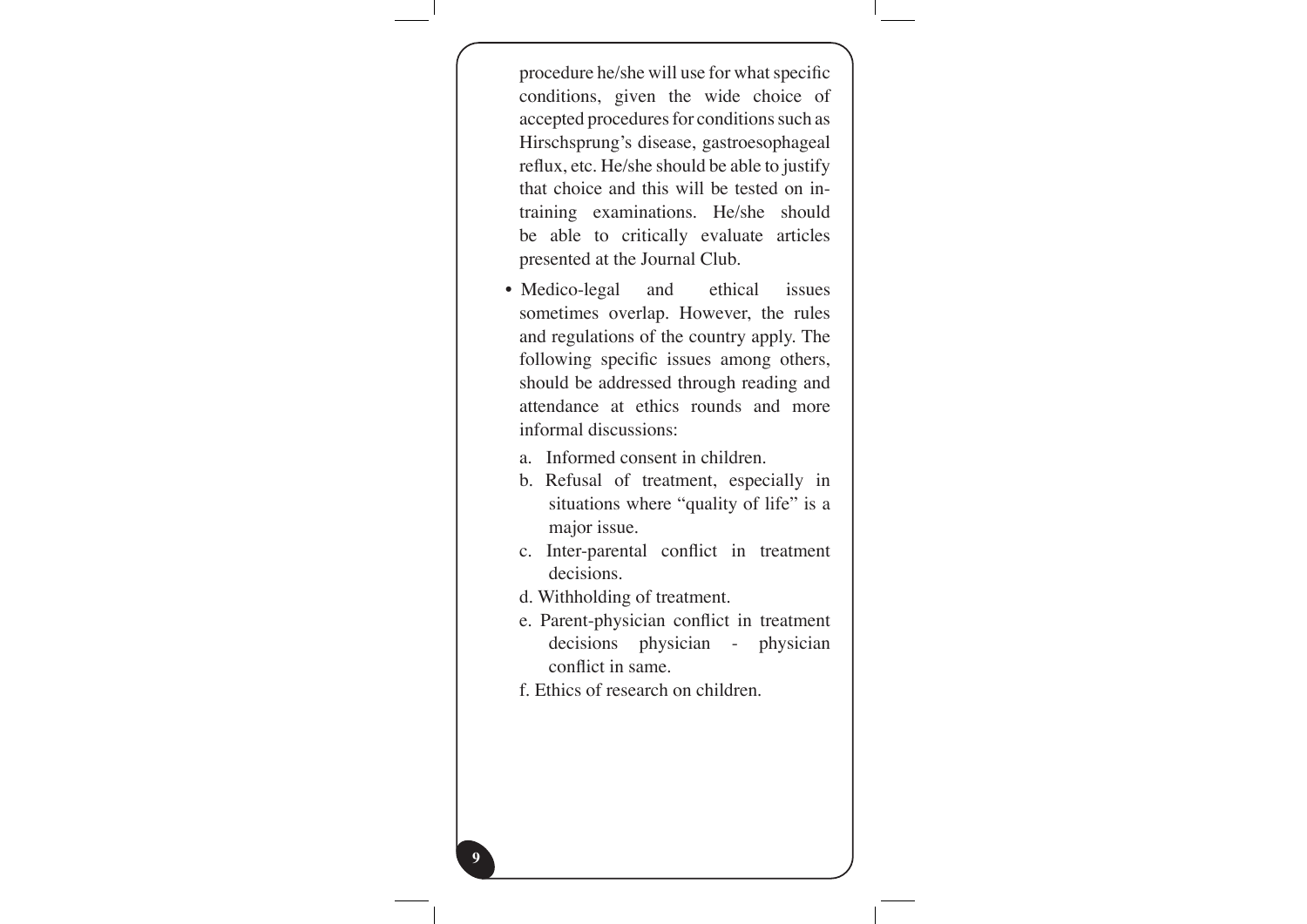#### **ADMISSION REQUIREMENTS:**

The Fellow must meet the following requirements:

- 1. Successful completion of an accredited residency-training program in general surgery.
- 2. Passing admission examination.
- 3. Sponsorship

#### **PURATION OF THE PROGRAM**

The Pediatric General Surgery Program is a three-year program; the Fellow will spend the following length of time in each area:

- 1. Pediatric General Surgery (30 months)
- 2. Neonatal Intensive Care Unit (NICU) **(1 month)**
- 3. Pediatric Intensive Care Unit (PICU) **(1 month)**
- 4. Pediatric Urology (2 **months)**
- **5. Elective Rotation (2 months)**

The Fellow must adhere to the rules and regulations of the Saudi Council for Health Specialties during the training period. The candidate will be granted 4 weeks annual leave, one Eid holiday, one week study leave per year, as determined by the local committee in coordination with the training hospital concerned.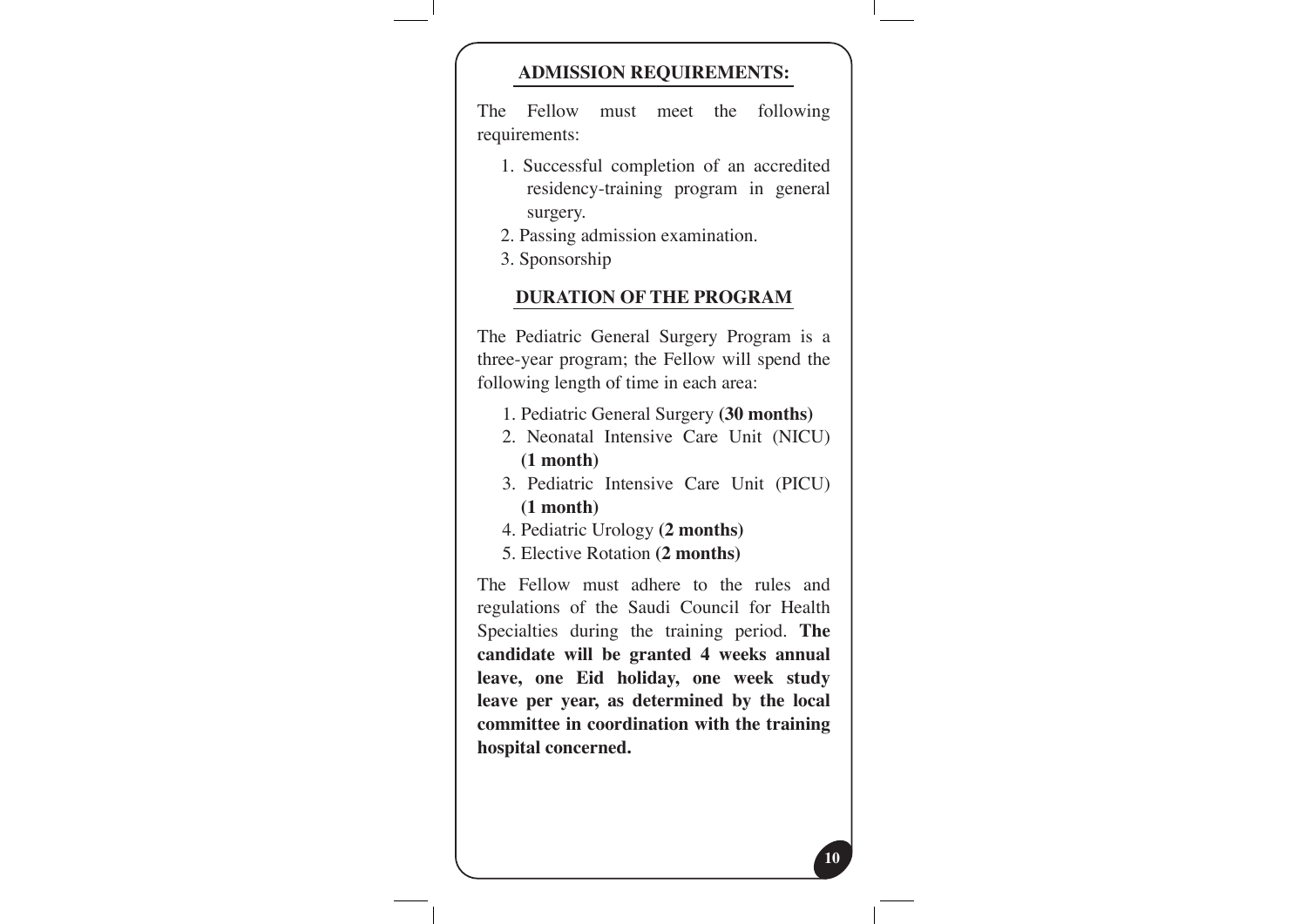#### **SELECTION OF THE CANDIDATE**

A Selection Committee, which will interview the candidates, will also select the Fellow.

The following are required:

- 1. Three confidential letters of reference will be solicited.
- 2. Examination and an interview must be conducted to evaluate each candidate.

The selection should follow strict criteria to ensure fair competition between the candidates.

#### **EVALUATION AND CERTIFICATION**

- 1. The trainee will be evaluated according to the regulations of the Saudi Commission for Health Specialties.
- 2. The promotion of the candidate from one level to another will be determined by:
	- a) passing end year in training examination,
	- b) overall performance of the candidate,
	- c) approval of local supervisory .committee
- **3. Requirement** for entering final **:examination**
	- a) The candidate must be certified in general surgery prior to applying to pediatric surgery final evaluation.
	- b) A written approval by the local committee to be eligible to sit for the final examination based on in-training examination and overall evaluation.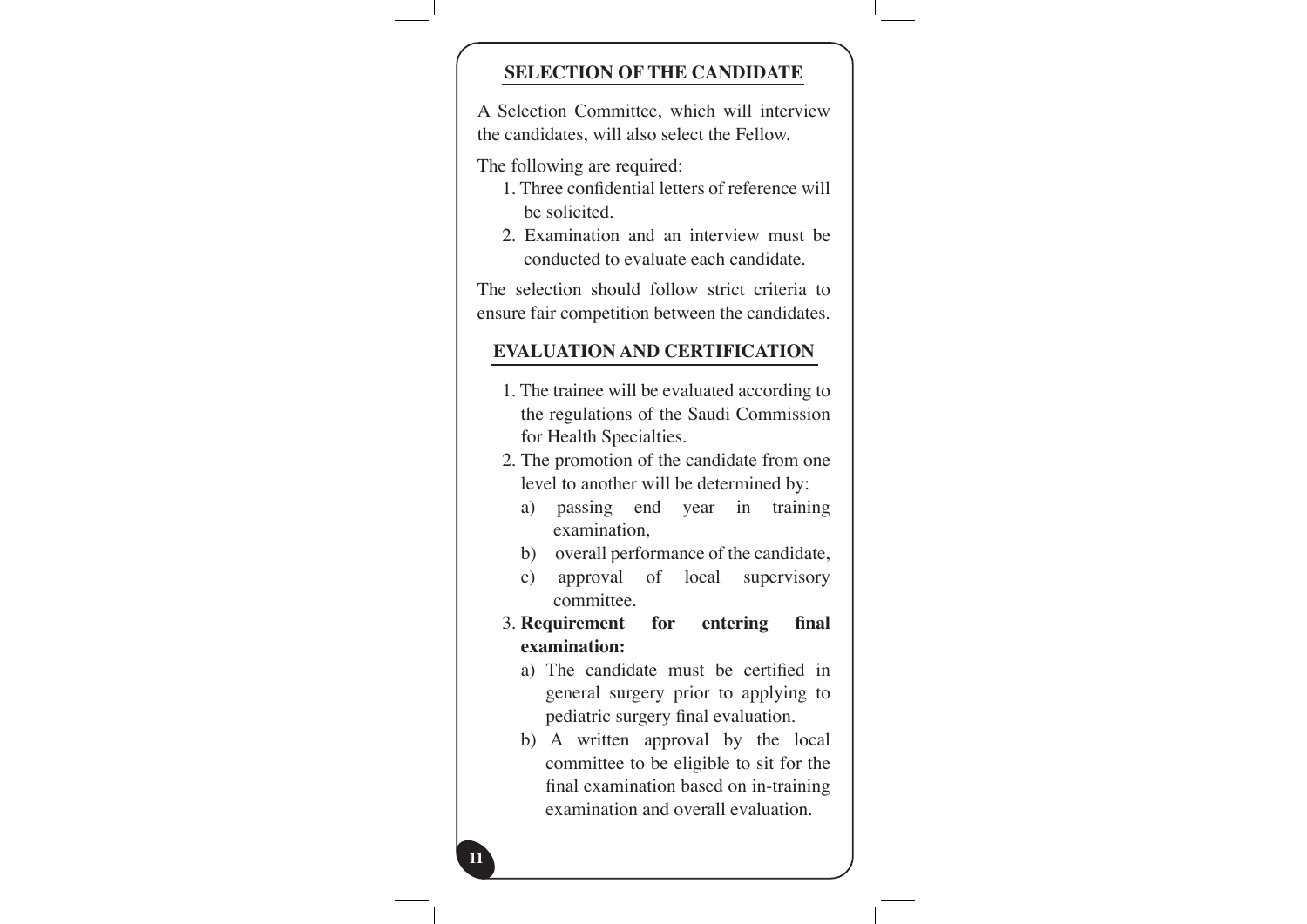- 4. Successful candidates will be awarded "Saudi Fellowship in Pediatric  $Surgery(SF-PS)$ ", upon completion of training and passing the final examination.
- 5. Unsuccessful candidates will be allowed to sit for two further attempts over a period of three years from the date of completion of their training.

#### **PROGRAM DIRECTOR:**

He/she should be a full time Pediatric Surgery Consultant and have served in this capacity for a minimum of five years. He/she should also be approved by the Scientific Council of the Specialty and be able to:

- 1. Demonstrate commitment to the specialty.
- 2. Show the interest, authority and commitment necessary to fulfill teaching responsibilities in order to develop, implement and achieve the educational goals and objectives of the program.
- 3. Maintain an active clinical involvement in the service of Pediatric Surgery.
- 4. Pursue continuing education in Pediatric Surgery.
- 5. Exhibit an active interest in medical research related to Pediatric Surgery.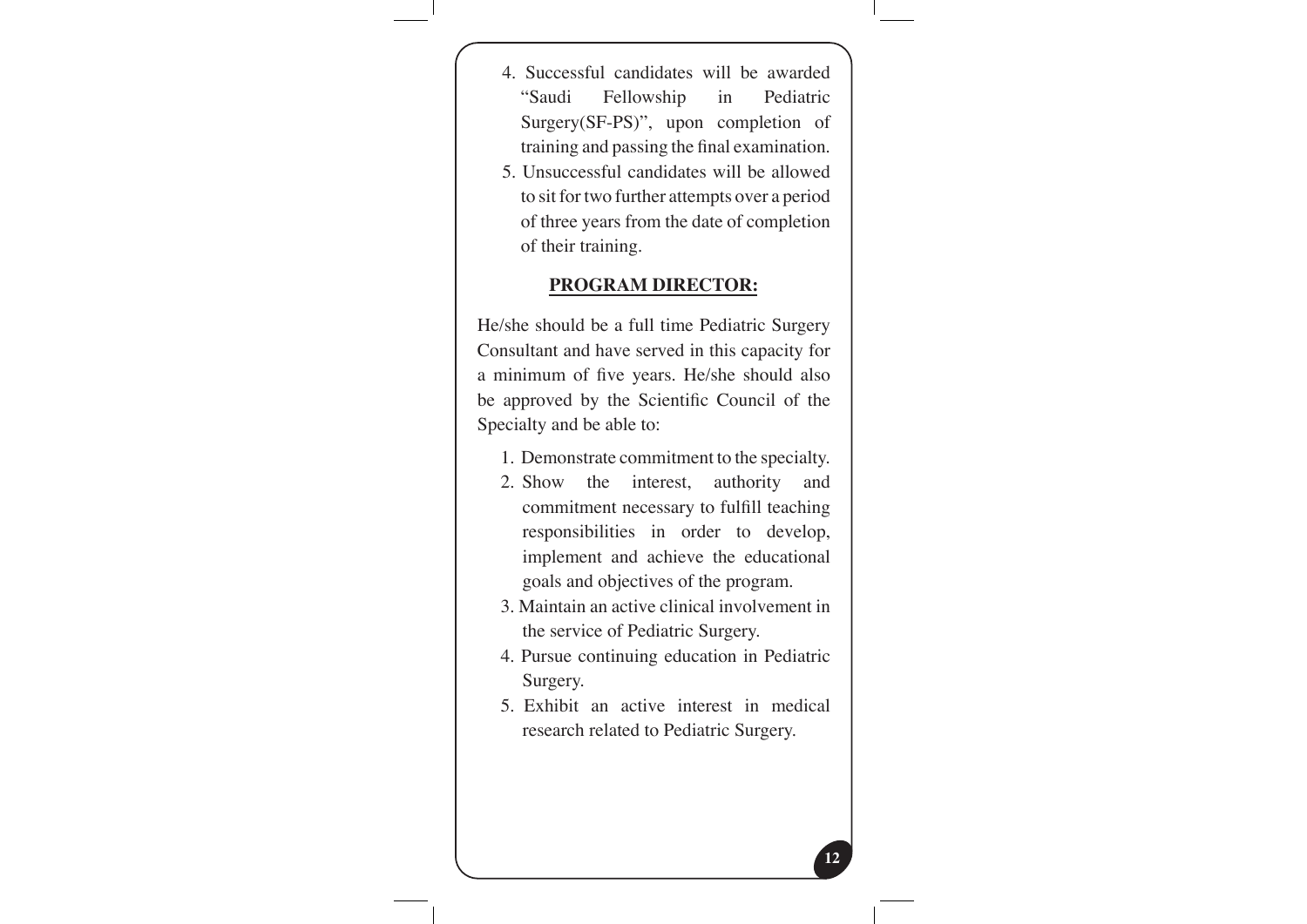#### **THE TRAINER (INSTRUCTOR)**

He/she should be a full time Pediatric Surgery Consultant. He/she should also be approved by the Regional Evaluation Committee, and be able to:

- 1. Demonstrate commitment to the specialty.
- 2. Show interest and commitment to fulfill teaching and technical responsibilities.
- 3. Maintain an active clinical involvement in the service of Pediatric Surgery.
- 4. Pursue continuing education in Pediatric Surgery.

#### **DUTIES OF THE TRAINEE:**

As a general principle, continuity of care should be emphasized. Ideally, the Fellow should seek to follow patients from the time of the pre-admission evaluation (consultation) or hospital phase of treatment, including surgery the admission history/physical, through the inand the follow-up visits. It is particularly important that he/she remain closely involved with the day to day care of surgical patients in the PICU and the NICU, and attend all major surgical cases.

- The Fellow is highly encouraged to attend outpatient clinics to see as many as new patients as possible, and to follow up on all patients he/she has treated, in hospital or out-patient surgery.
- The Fellow is also encouraged to attend the surgical procedures of interest in other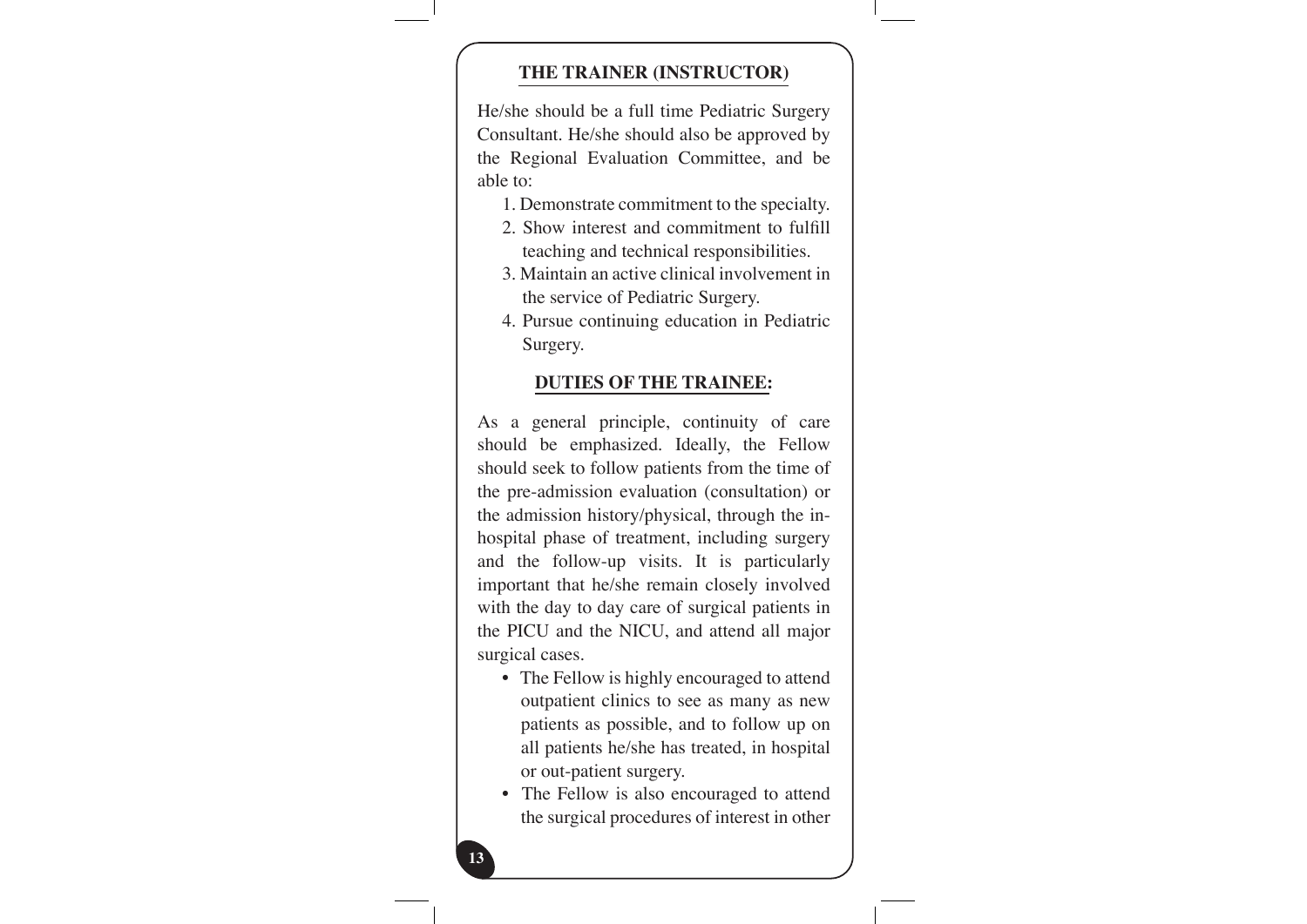disciplines when relevant to the secondary objectives of training.

- The Fellow is expected to undertake one or more clinical or basic science research projects. This is a training requirement.
- The Fellow should attend and actively participate in the Pediatric Surgery Club meetings, teaching session of the core curriculum, and be responsible for organizing all academic activities within the department.
- The Fellow must play a major role in the teaching and supervision of the junior residents in their daily clinical work.
- The Fellow must be involved in all relevant clinical activities of the unit and run the day-to-day work of the unit.

#### :**ACCREDITATION**

The program is a regional joint program. The hospitals, which will be accredited for training, must follow rigid accreditation criteria to ensure a high standard of training; these criteria will be ensured by a committee to be formed by the Saudi Commission for Health Specialties and will include:

- 1. The general accreditation rules for the Saudi Commission must apply.
- 2. A minimum of two qualified consultant pediatric surgeons, with experience in teaching and commitment to carry out the training program as stipulated by the Saudi Commission for Health Specialties.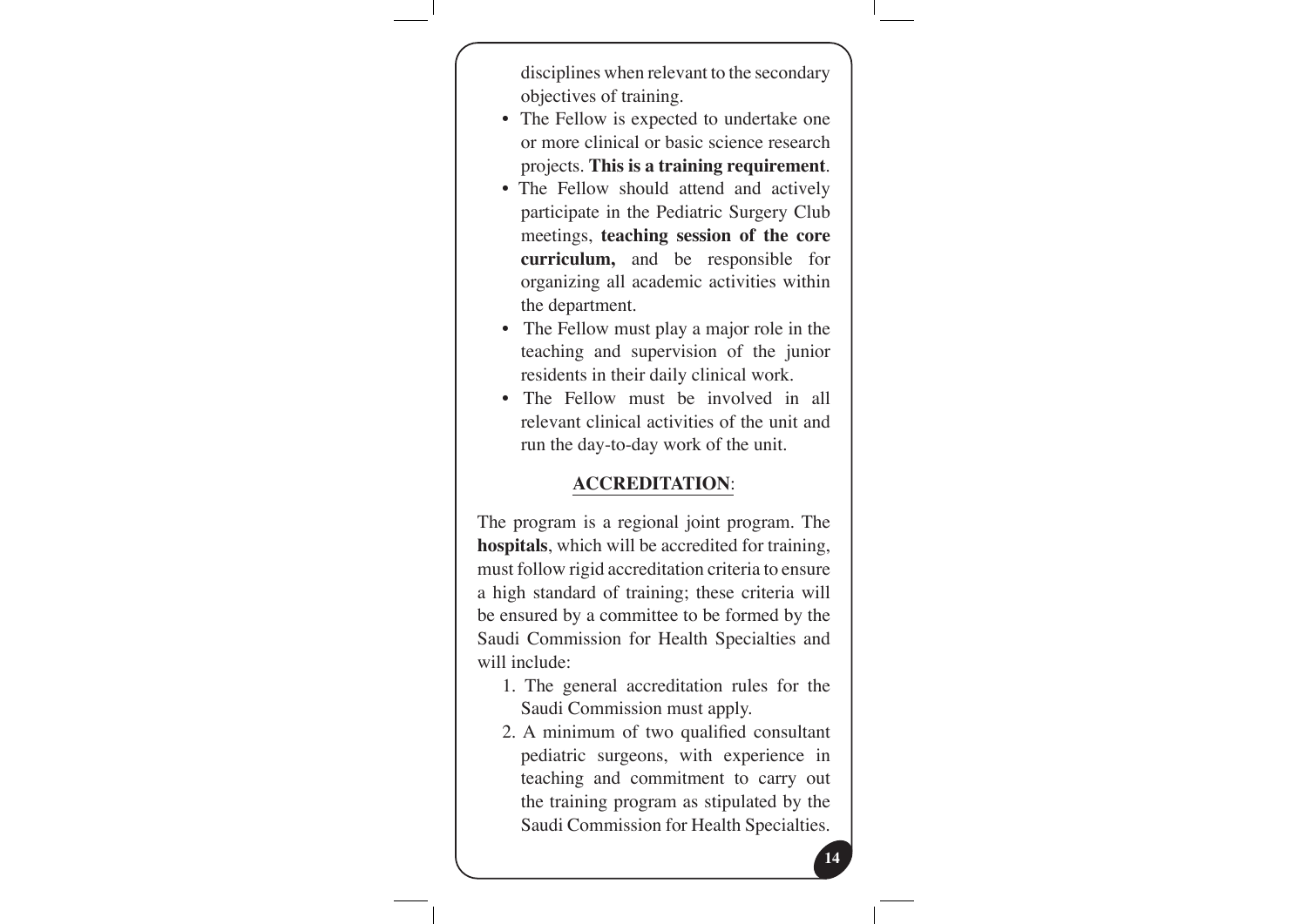| 3. Clinical Services:                       |
|---------------------------------------------|
| a) Inpatient General Pediatric Surgery      |
| service with a minimum of ten beds          |
| per Fellow.                                 |
| b) Outpatient service - minimum two per     |
| week.                                       |
| c) Properly equipped OR which can cater     |
| to neonatal and critical pediatric care.    |
| 4. Curriculum-based teaching activities as  |
| approved by the Saudi Commission for        |
| Health Specialties should be designed, so   |
| that each trainee will develop high quality |
| practical and academic expertise.           |
| This should include:                        |
| a) Daily Ward Rounds                        |
| b) Weekly Grand Rounds                      |
| c) Monthly Journal Club                     |
| d) Monthly Combined Pediatric Surgery       |
| - Pathology Meeting                         |
| e) Monthly Combined Pediatric Surgery       |
| - Radiology Rounds                          |
| f) Monthly Morbidity & Mortality            |
| Rounds                                      |
| 5. Research-oriented activities that allow  |
| the Fellow sufficient exposure<br>and       |
| participation in research.                  |
| 6. The program must allow the Fellow        |
| to perform no less than the minimum         |
| number of procedures required for the       |
| subspecialty as follows:                    |
| $\cdot$ Neonatal cases (100)                |
| · Important Pediatric Surgical cases (120)  |
| · Tumors and other similar operations (35)  |
|                                             |
| 15                                          |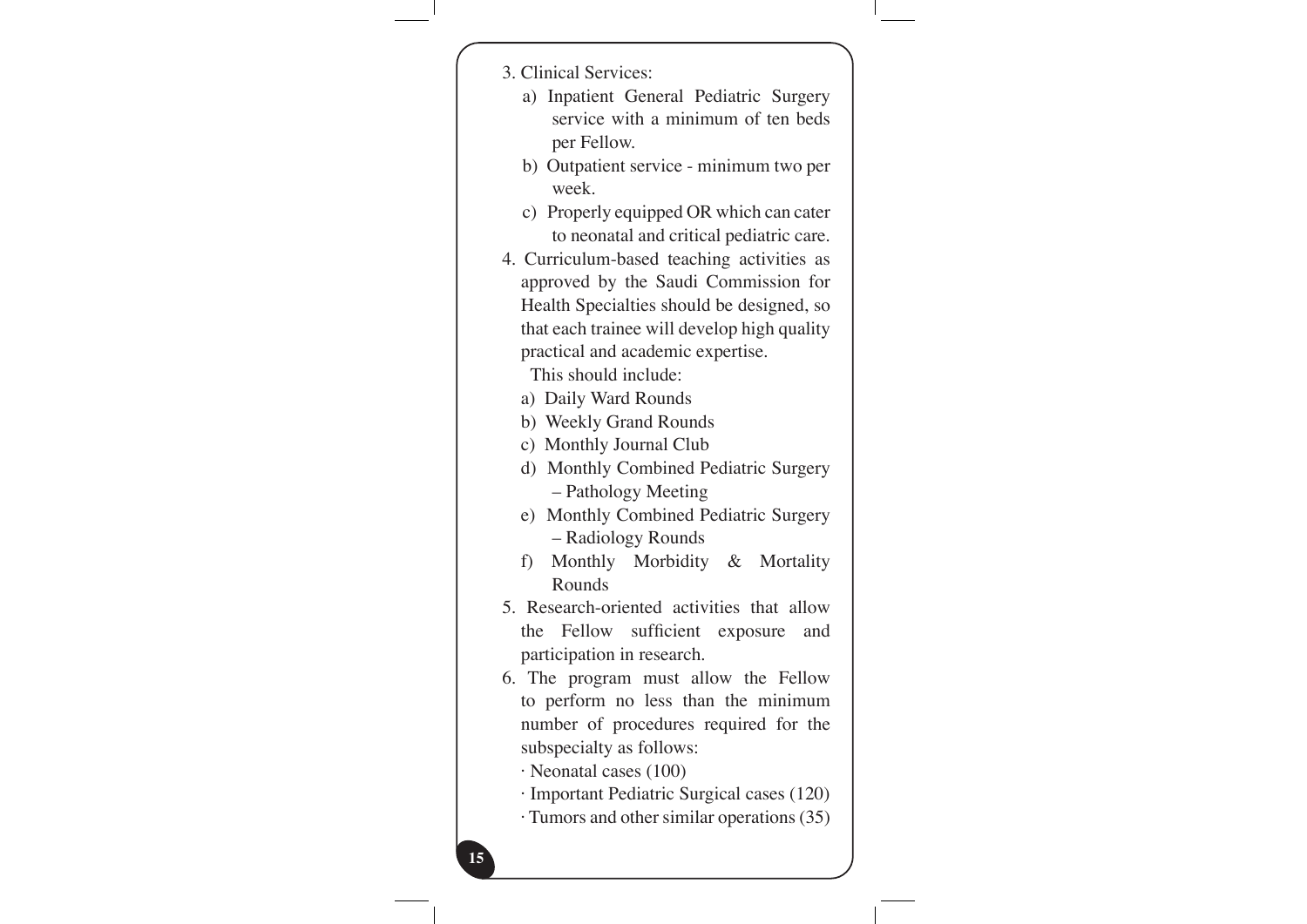- Management of Trauma (30)
- · Other Pediatric Surgical Cases (see attached appendix for details)
- 7. An active subspecialty service, dealing with various medical disorders in the subspecialty with sufficient diversity and skills as stipulated by the training program of any particular subspecialty such as NICU, PICU, Pediatric Radiology, Pediatric Anesthesia.
- 8. Other subspecialty services such as pediatric oncology, urology, trauma, etc., must be fulfilled by the Joint program.
- 9. The accredited hospital(s) will be reviewed regularly by the Saudi Commission for Health Specialties and accreditation will be renewed periodically.

#### DISCIPLINARY ACTIONS AND DISMISSAL

Disciplinary actions and dismissal from the program will be taken according to the Rules and Regulations of Saudi Commission for Health Specialties and participating hospitals. Those actions should be approved by the educational committee of the training program.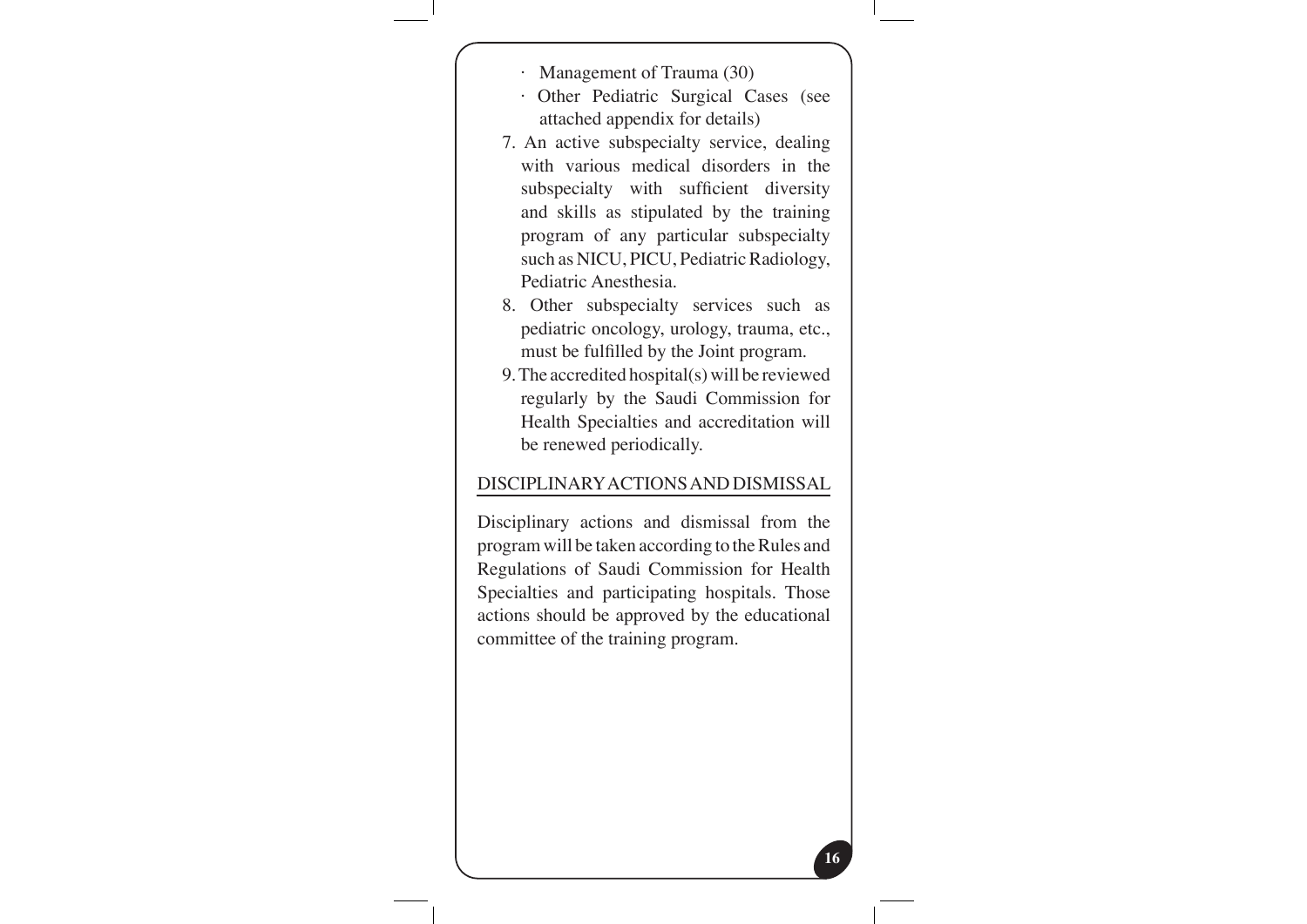| <b>OPERATIVE PROCEDURES</b>                       | <b>SURGEON</b> | <b>TEACHING</b><br><b>ASSISTANT</b> |
|---------------------------------------------------|----------------|-------------------------------------|
| SKIN/SOFT TISSUE/MUSCULOSKELETAL                  |                |                                     |
| Complex wound closure                             |                |                                     |
| Subcutaneous mastectomy                           |                |                                     |
| Pilonidal cyst / sinus excision                   |                |                                     |
| Perianal fistula                                  |                |                                     |
| Incision & drainage of abscess                    |                |                                     |
| Removal of soft tissue foreign body               |                |                                     |
| Major excision soft tissue tumor                  |                |                                     |
| Major soft tissue repair for trauma               |                |                                     |
| Other                                             |                |                                     |
| TOTAL SKIN/SOFT TISSUE/MUSCULOSKELETAL            |                |                                     |
| <b>HEAD AND NECK</b>                              |                |                                     |
| Thyroglossal duct cyst / sinus                    |                |                                     |
| Branchial cleft cyst / sinus                      |                |                                     |
| Cystic hygroma / lymphangioma                     |                |                                     |
| Dermoid/other cyst                                |                |                                     |
| Thyroidectomy (any)                               |                |                                     |
| Parathyroidectomy (any)                           |                |                                     |
| Major tumor (head & neck)                         |                |                                     |
| Tracheostomy                                      |                |                                     |
| Laryngeal or tracheal resection and or            |                |                                     |
| reconstruction                                    |                |                                     |
| Other                                             |                |                                     |
| <b>TOTAL HEAD &amp; NECK</b>                      |                |                                     |
| <b>THORACIC</b>                                   |                |                                     |
| Repair Chest Wall deformity                       |                |                                     |
| Resection chest wall tumor                        |                |                                     |
| Excision mediastinal cyst                         |                |                                     |
| Excision mediastinal tumor                        |                |                                     |
| Pulmonary resection tumor, congenital             |                |                                     |
| Malformation, infection, etc.                     |                |                                     |
| Thoracotomy for trauma                            |                |                                     |
| Lung Biopsy: Open                                 |                |                                     |
| Scope                                             |                |                                     |
| Decortication/pleurectomy/blebectomy: Open        |                |                                     |
| Scope                                             |                |                                     |
| Esophageal resection or replacement               |                |                                     |
| Esophagomyotomy                                   |                |                                     |
| Repair esophageal atresia and/or tracheosophageal |                |                                     |
| fistula:<br>Open                                  |                |                                     |
| Scope                                             |                |                                     |
| Other                                             |                |                                     |
| <b>TOTAL THORACIC</b>                             |                |                                     |
| <b>DIAPHRAGM</b>                                  |                |                                     |
| Repair diaphragmatic hernia:<br>Open              |                |                                     |
| Scope                                             |                |                                     |
| Plication of diaphragm:<br>Open                   |                |                                     |
| Scope                                             |                |                                     |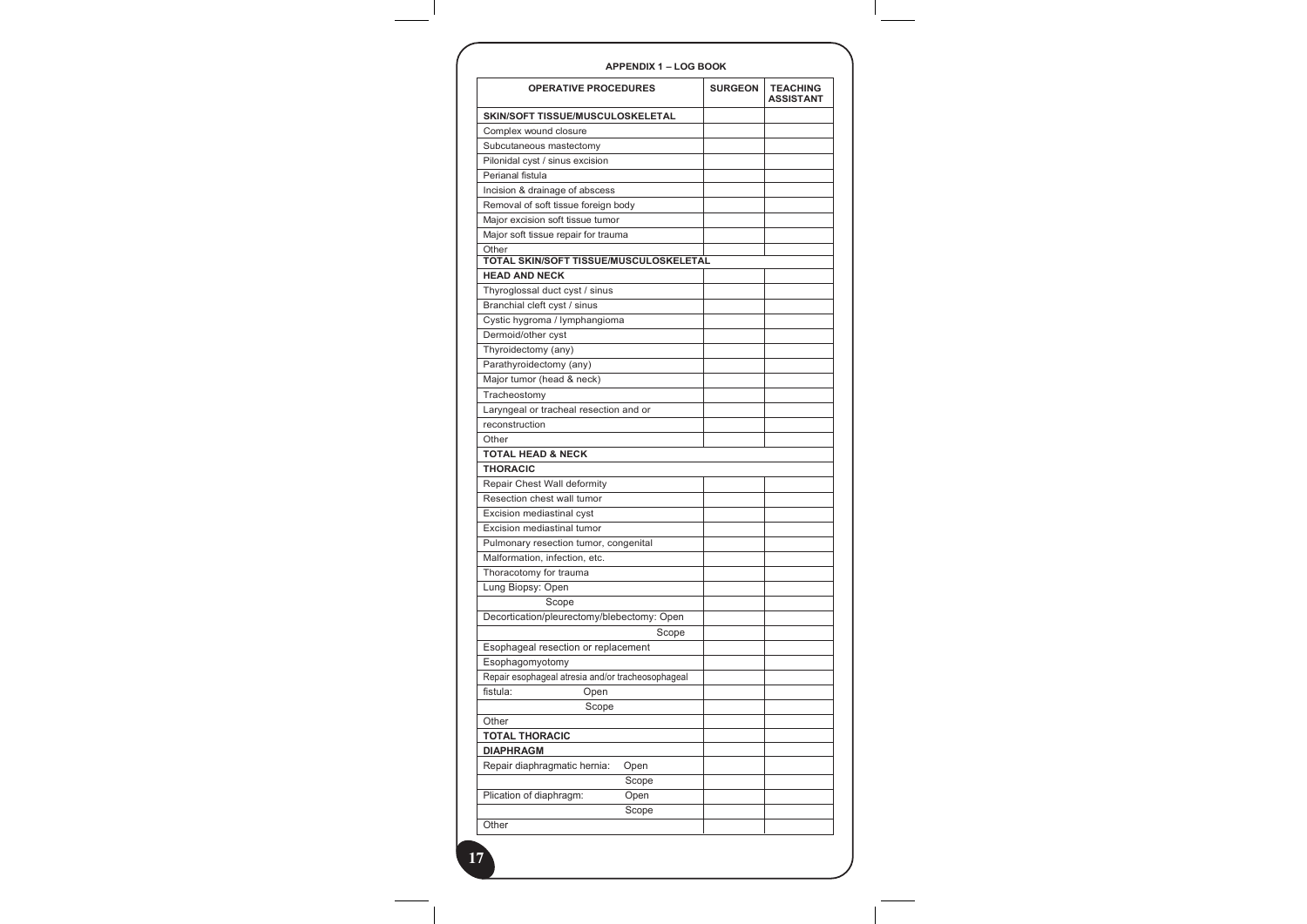#### **BOOK LOG – 1 APPENDIX**

| <b>ABDOMINAL</b>                                 |  |
|--------------------------------------------------|--|
| Antireflux procedure: Open                       |  |
| Scope                                            |  |
| Without vagotomy                                 |  |
| Pyloroplasty/gastric resection with or           |  |
| Any gastrostomy/jejunostomy: Open                |  |
| Scope                                            |  |
| Pyloromyotomy                                    |  |
| Operation for malrotation                        |  |
| Repair intestinal atresia, stenosis, or web      |  |
| Intestinal resection / repair or ostomy for:     |  |
| <b>Necrotizing Enterocolitis</b>                 |  |
| <b>Inflammatory Bowel Disease</b>                |  |
| Trauma                                           |  |
| Intestinal resection (Meckel's, Duplication,     |  |
| Meconium Ileus, etc.)                            |  |
| Ostomy for:                                      |  |
| Laparatomy for intussuception                    |  |
| Anorectal malformation                           |  |
| Hirschsprung's                                   |  |
| Other                                            |  |
| Closure / revision any ostomy                    |  |
| Appendectomy: Open                               |  |
| Scope                                            |  |
| Perineal procedure for imperforate anus          |  |
| Pull through for:                                |  |
| Imperforate anus (posterior                      |  |
| Sagittal, abdominal, sacral, etc.)               |  |
| Hirschsprung's:<br>Open                          |  |
| Scope                                            |  |
| Open<br>IBD or polyposis:                        |  |
| Scope                                            |  |
| Exploratory laparotomy with or without biopsy    |  |
| Excision of omental / messenteric cyst           |  |
| Omphalocele (any surgical repair)                |  |
| Gastroschisis (any surgical repair)              |  |
| Resection urachal remnant                        |  |
| Resection omphalomesenteric duct / cyst          |  |
| Excision neuroblastoma / adrenal /               |  |
| Other retroperitoneal tumor                      |  |
| Excision sacrococcygeal teratoma                 |  |
| Other                                            |  |
| <b>TOTAL ABDOMINAL</b>                           |  |
| <b>HERNIA REPAIR</b>                             |  |
| Pediatric repair inguinal hernia                 |  |
| (unilateral or bilateral is a single procedure)  |  |
| Infant (<6 months of age) repair inquinal hernia |  |
| (unilateral or bilateral is a single procedure)  |  |
| Repair umbilical hernia                          |  |
| Repair ventral hernia                            |  |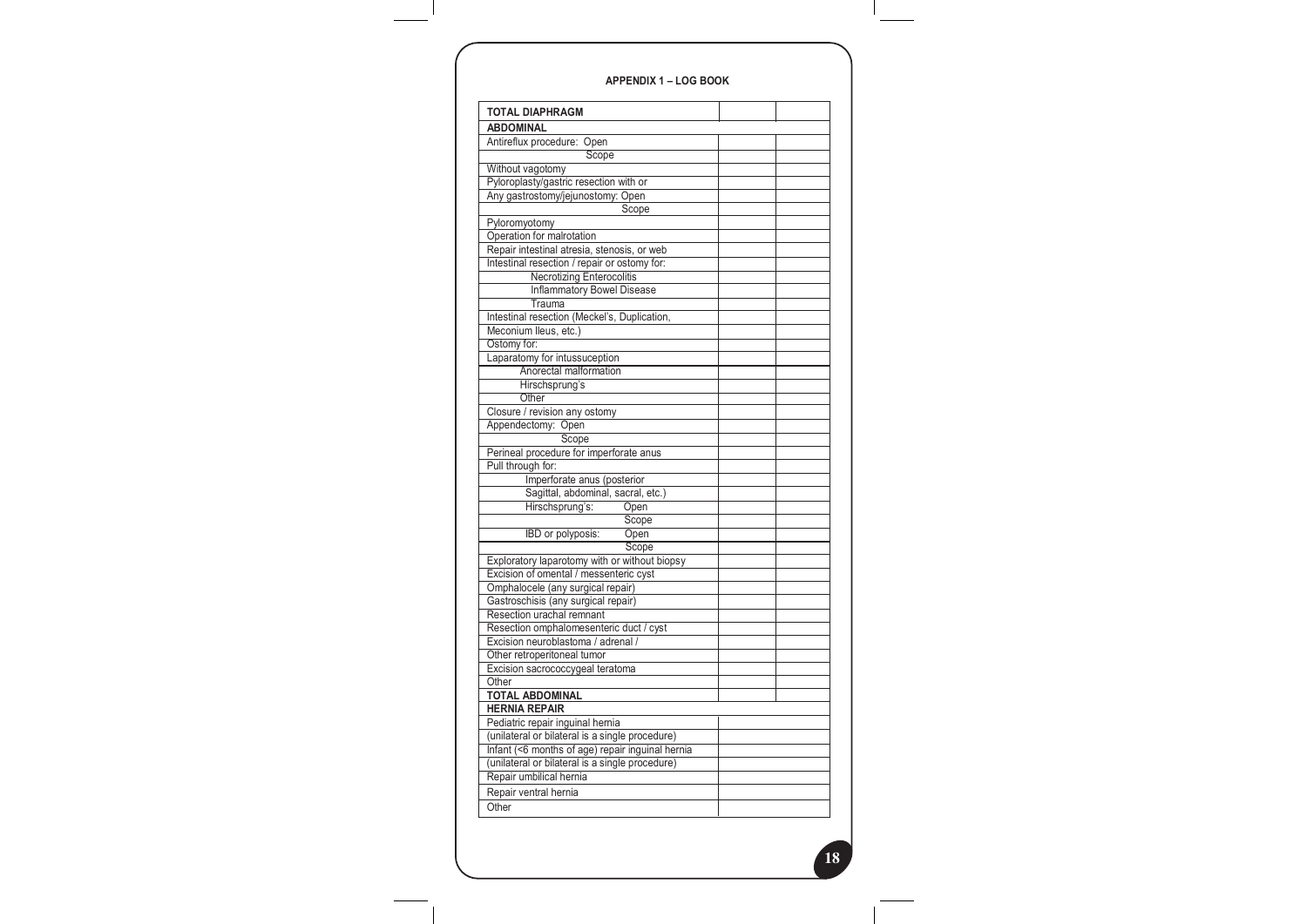#### **APPENDIX 1 - LOG BOOK**

| <b>TOTAL HERNIA REPAIR</b><br><b>LIVER / BILIARY</b> |  |
|------------------------------------------------------|--|
| Major hepatic resection / repair:                    |  |
| Tumor                                                |  |
| Trauma                                               |  |
| Other                                                |  |
| Lysis or adhesions                                   |  |
| Liver biopsy:<br>Open                                |  |
| Scope                                                |  |
| Liver harvest                                        |  |
| Liver transplant                                     |  |
| Cholecystectomy with or without common               |  |
| Bile duct exploration:<br>Open                       |  |
| Scope                                                |  |
| Portoenterostomy                                     |  |
| Excision choledocnal cyst                            |  |
| Portosystemic shunts or other operations             |  |
|                                                      |  |
| For portal hypertension                              |  |
| Pancreatic resection for:                            |  |
| Trauma                                               |  |
| Hyperinsulinism                                      |  |
| Tumor                                                |  |
| Operations for pseudocyst                            |  |
| Splenorrhapy                                         |  |
| Splenectomy:<br>Open                                 |  |
| Scope                                                |  |
| Other                                                |  |
| <b>TOTAL LIVER/BILIARY</b>                           |  |
| <b>GENITOURINARY</b>                                 |  |
| Nephrectomy (partial or total)                       |  |
| Tumor                                                |  |
| Trauma                                               |  |
| Other                                                |  |
| Cystic dysplasia                                     |  |
| Repair extrophy                                      |  |
| Enteric conduit                                      |  |
| Reconstruct cloacal extrophy                         |  |
| Circumcision (OR only)                               |  |
| Orchidopexy:<br>Open                                 |  |
| Scope                                                |  |
| Orchidectomy                                         |  |
| Operation for torsion testis, appendages             |  |
| Operation for varicocele:<br>Open                    |  |
| Scope                                                |  |
| Procedure for intersex (vaginal                      |  |
| Reconstruction, clitoroplasty, etc.)                 |  |
| Oophorectomy (partial or total)                      |  |
| Hysterectomy/salpingectomy                           |  |
| Repair complex laceration vaginal/perineu            |  |
| <b>Others</b>                                        |  |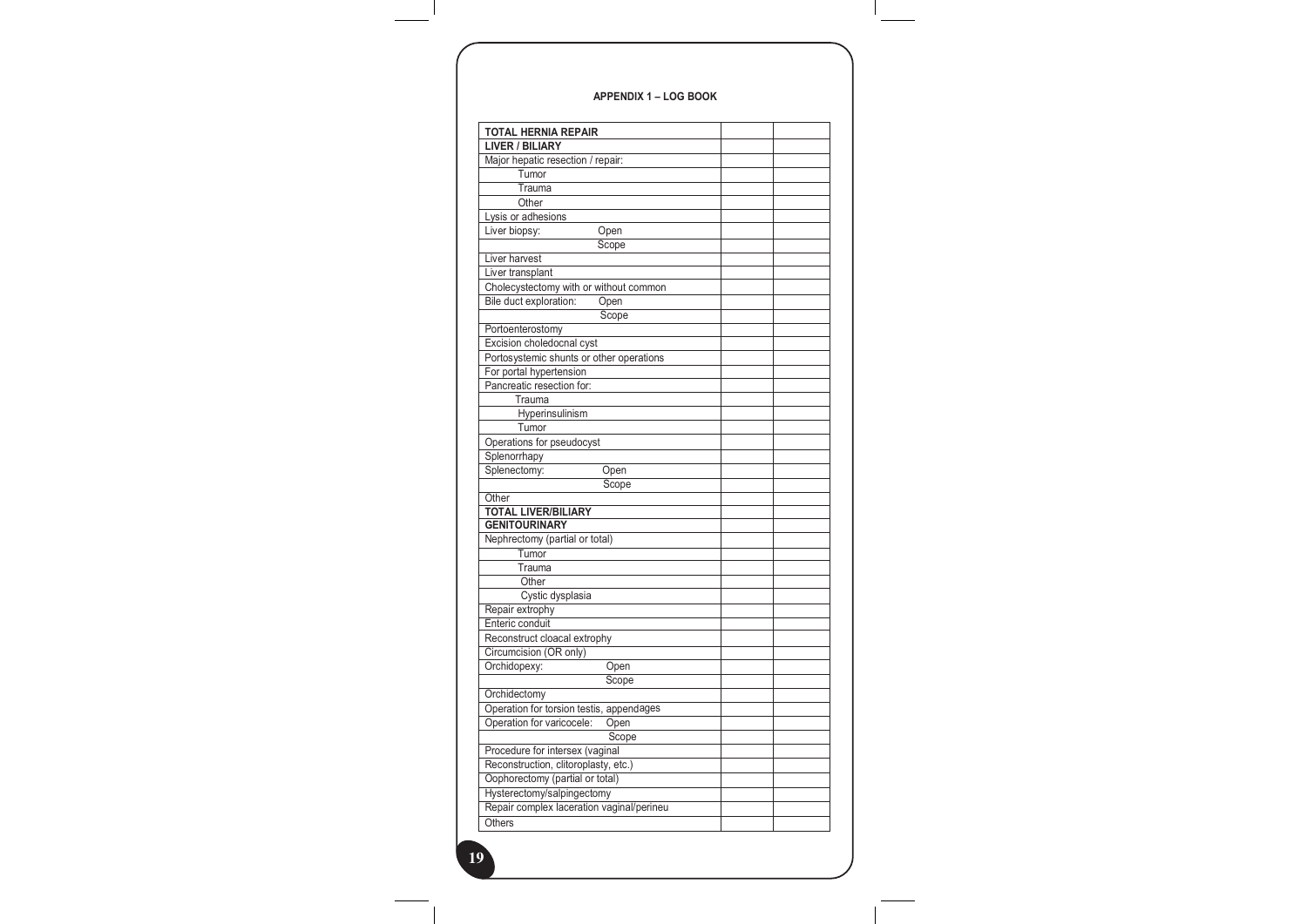#### **BOOK LOG – 1 APPENDIX**

| <b>TOTAL GENITOURINARY</b>                         |  |
|----------------------------------------------------|--|
| <b>ENDOSCOPIC PROCEDURES</b>                       |  |
| Diagnostic Thoracoscopy                            |  |
| Diagnostic Laparoscopy                             |  |
| Cystoscopy                                         |  |
| Bronchoscopy                                       |  |
| Esophagoscopy                                      |  |
| Removal foreign body esophagus or trachea          |  |
| Esophageal dilatation                              |  |
| Colonoscopy                                        |  |
| Sigmoidoscopy                                      |  |
| Other endoscopy                                    |  |
| <b>TOTAL ENDOSCOPIC PROCEDURES</b>                 |  |
| <b>VASCULAR ACCESS / DIALYSIS CATHETER</b>         |  |
| <b>VASCULAR ACCESS / DIALYSIS CATHETER</b>         |  |
| Surgical placement / removal central / access line |  |
| Dialysis access insertion / removal                |  |
| Peritoneal dialysis catheter                       |  |
| <b>TOTAL VASCULAR ACCESS /</b>                     |  |
| <b>DIALYSIS CATHETER</b>                           |  |
| TOTAL OPERATIVE EXPERIENCE                         |  |
| <b>NON-OPERATIVE TREATMENT OF</b>                  |  |
| <b>MAJOR OR MULTISYSTEM TRAUMA</b>                 |  |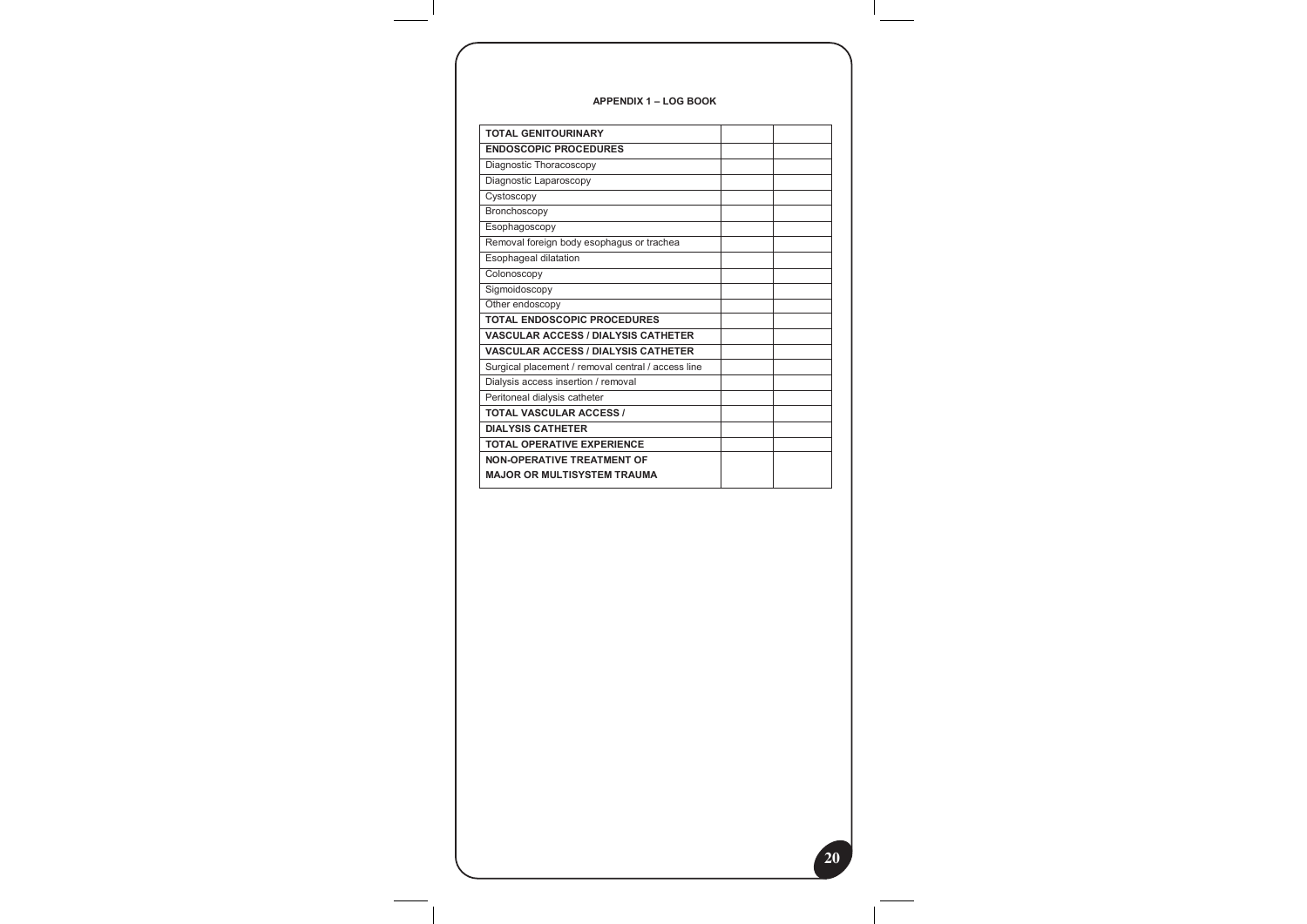#### **APPENDIX II - INDEX CASES**

#### **A. INDEX CASES**

1. Neonatal (100) Abdominal wall defects (Omphalocele, (Gastroschisis Sacrococcygeal Teratoma Neonatal Ostomy Malrotation Diaphragmatic hernia Esophageal atresia or tracheal esophageal fistula Intestinal atresia, stenosis web of meconium ileus Intestinal resection, repair or ostomy for NEC 2. Important Pediatric Surgical Cases (120) Esophageal resection or replacement Excision mediastinal cyst Inguinal hernia repair  $- < 6$  months **Orchidopexy** Excision choledochal cyst Procedures for imperforate anus  $\cdot$  Pull through · Perineal procedure Portoenterostomy Procedures for intersex  $\cdot$  Vaginal reconstruction Clitoroplasty· Pulmonary resection tumor, congenital malformation, infection Repair chest wall deformity Pull-through Hirschsprung's disease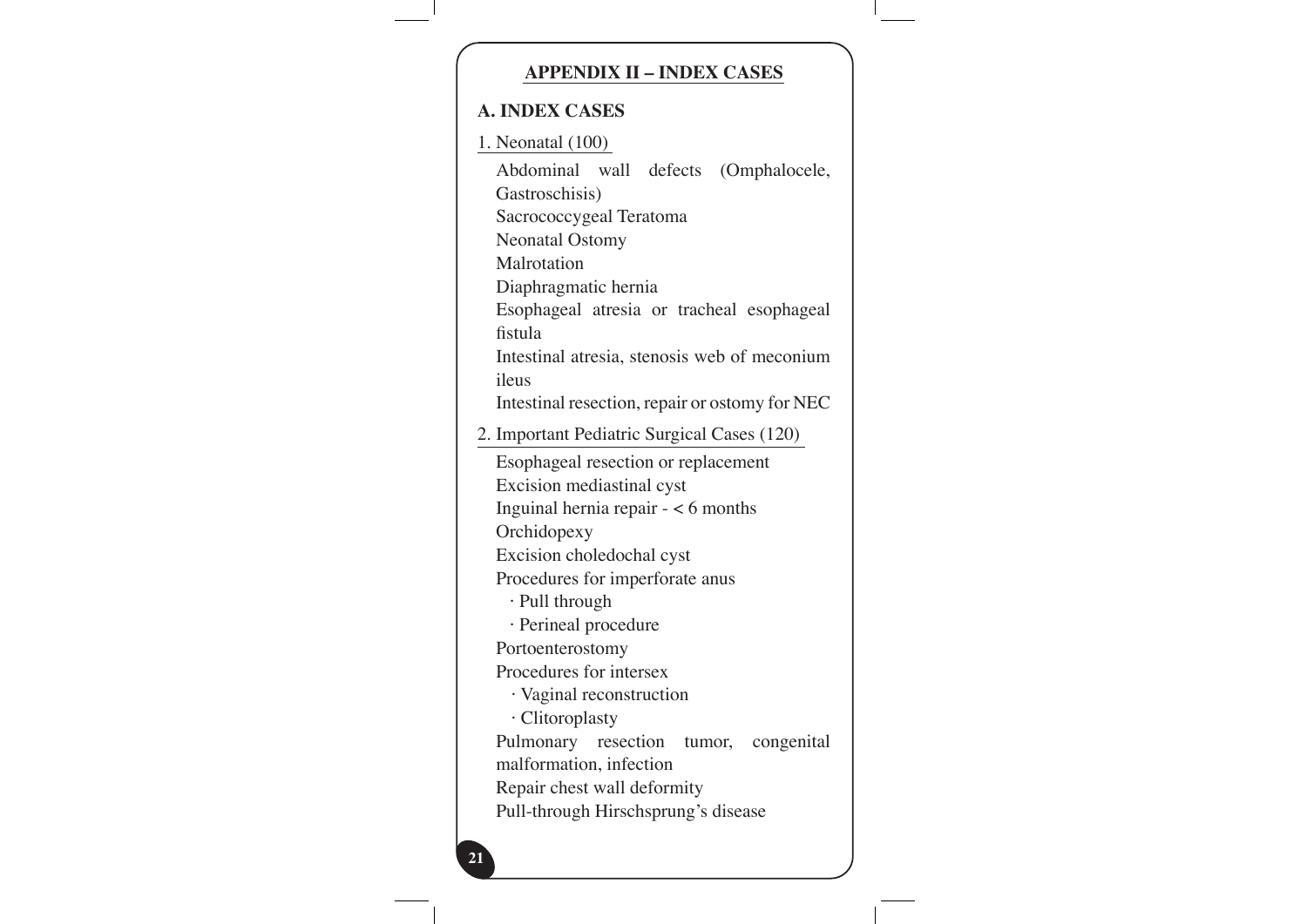3. Tumors and Other Similar Operations (35)

Cystic hygroma / lymphangioma

Excision mediastinal tumor

Excision neuroblastoma / adrenal / other

Retroperitoneal tumor

Major hepatic resection for tumor

Major tumor head and neck

Nephrectomy (partial, or total) for tumor

Oophorectomy (partial, or total)

4. Management of Trauma (30)

With / without surgery

### **B. OTHER PEDIATRIC SURGICAL CASES**

1. Appendectomy (40) Central venous catheter  $(50)$ Umbilical hernia (30) Inguinal hernia  $(100)$ Circumcision (40) Thoracic procedures (50) - including closed heart procedures  $(i.e., PDA)$ Head and Neck procedures (30) Thyroidectomy Parathyroidectomy Thyroglossal duct cyst Brachial cleft cyst/sinus Cystic hygroma / lymphangioma Dermoid cyst Tumors Tracheostomy Laryngeal or tracheal reconstruction Endoscopy (30)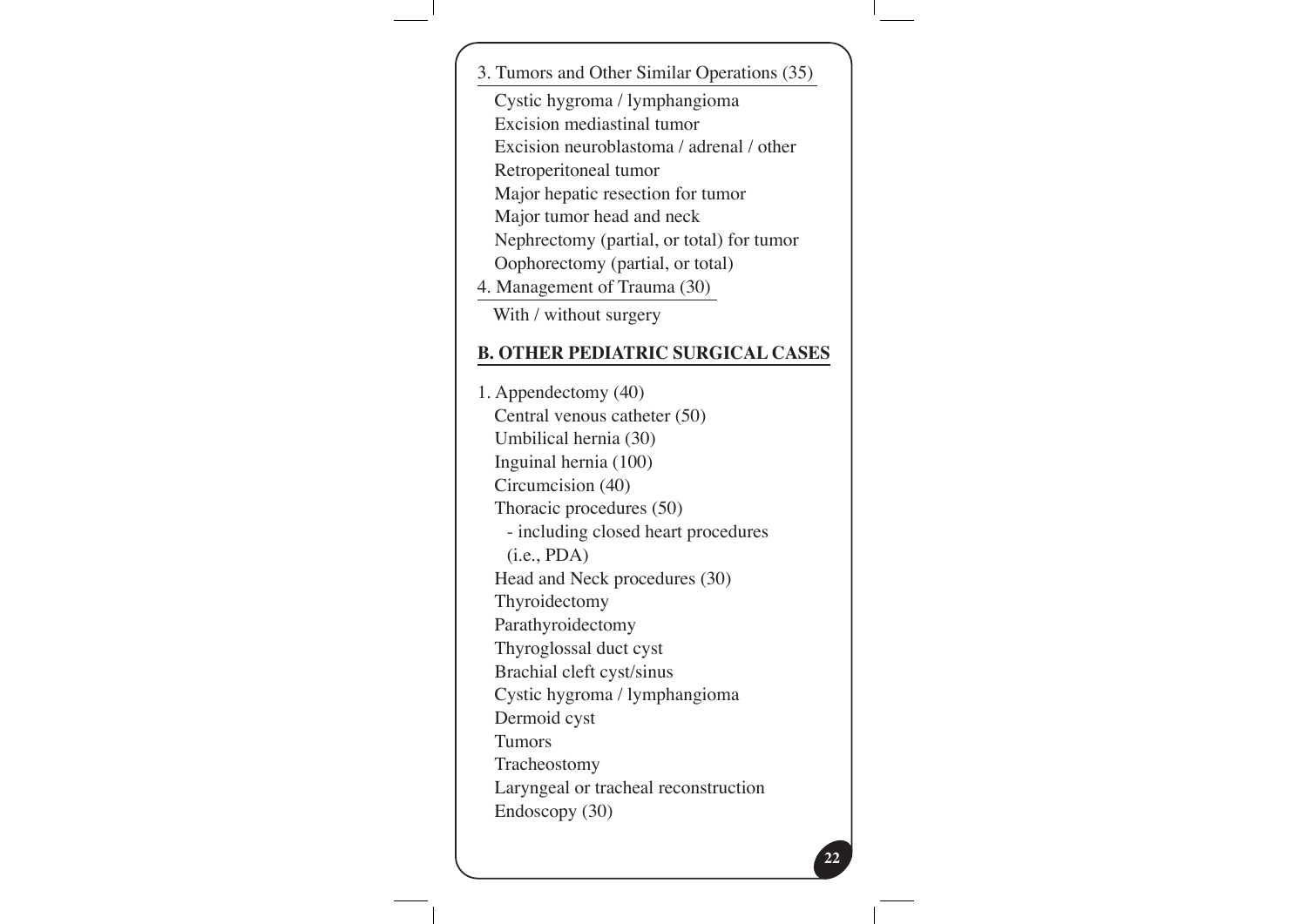Cystoscopy Bronchoscopy Esophagoscopy Colonoscopy Sigmoidoscopy Pyloromyotomy (10) Management of intussusception (10) - with/without surgery Splenectomy (10)

Cholecystectomy (10)

#### **APPENDIX III - EDUCATIONAL REQUIREMENTS**

#### **REQUIREMENTS EDUCATIONAL**

I. Basic Knowledge

1. Physiological differences between pediatric and adult patient

2. Nutritional support of children

3. Fluid and electrolyte balances

4. Ethical considerations and consent for pediatric patients

5. Immune response and immune deficiency disease

6. Ventilatory supports and critical care

7. Anesthetic considerations

#### II. General Knowledge

1. Burns in children

2. Foreign bodies

3. Vascular access

4. Coagulopathies

5. Endoscopic, laparoscopic, thoracoscopic techniques (including laser surgery)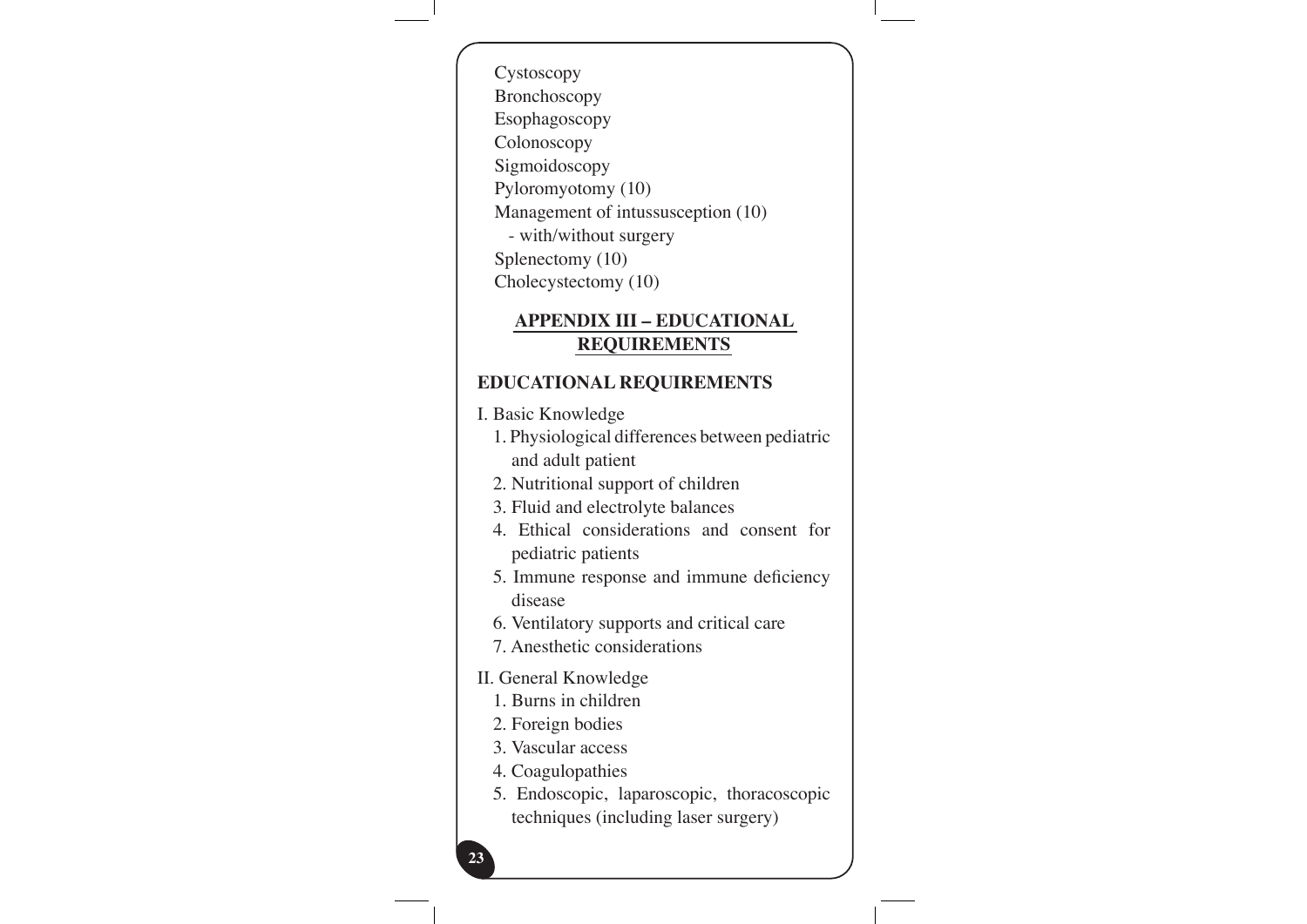| 6. Extra corporeal membrane oxygenation                          |  |
|------------------------------------------------------------------|--|
| 7. Trauma principles including assessment                        |  |
| and management guidelines                                        |  |
|                                                                  |  |
| III. Specific Knowledge<br>1. Trauma                             |  |
| Trauma head, chest, abdomen, pelvis and                          |  |
| extremities                                                      |  |
| 2. Chest                                                         |  |
| A. Chest wall deformities                                        |  |
| B. Malformation of the airway including                          |  |
| obstructions                                                     |  |
| C. Congenital and acquired lesions of the                        |  |
| trachea, bronchi and lungs including                             |  |
| diaphragmatic hernia                                             |  |
| D. Mediastinal tumors                                            |  |
| E. The Esophagus:                                                |  |
| A. Esophageal<br>atresia<br>and                                  |  |
| tracheoesophageal fistula                                        |  |
| B. Other esophageal malformations<br>C. Gastro esophageal reflux |  |
| 3. Gastrointestinal                                              |  |
| A. Lesions of the stomach                                        |  |
| B. Intestinal atresia and stenosis                               |  |
| C. Malrotation                                                   |  |
| D. Meconium disease of infancy                                   |  |
| E. Necrotizing enterocolitis                                     |  |
| F. Hirschsprung's disease                                        |  |
| G. Anorectal<br>agenesis and Cloacal                             |  |
| anomalies, including anorectal                                   |  |
| continence<br>and management<br>οf                               |  |
| constipation                                                     |  |
| H. Acquired anorectal disorders                                  |  |
|                                                                  |  |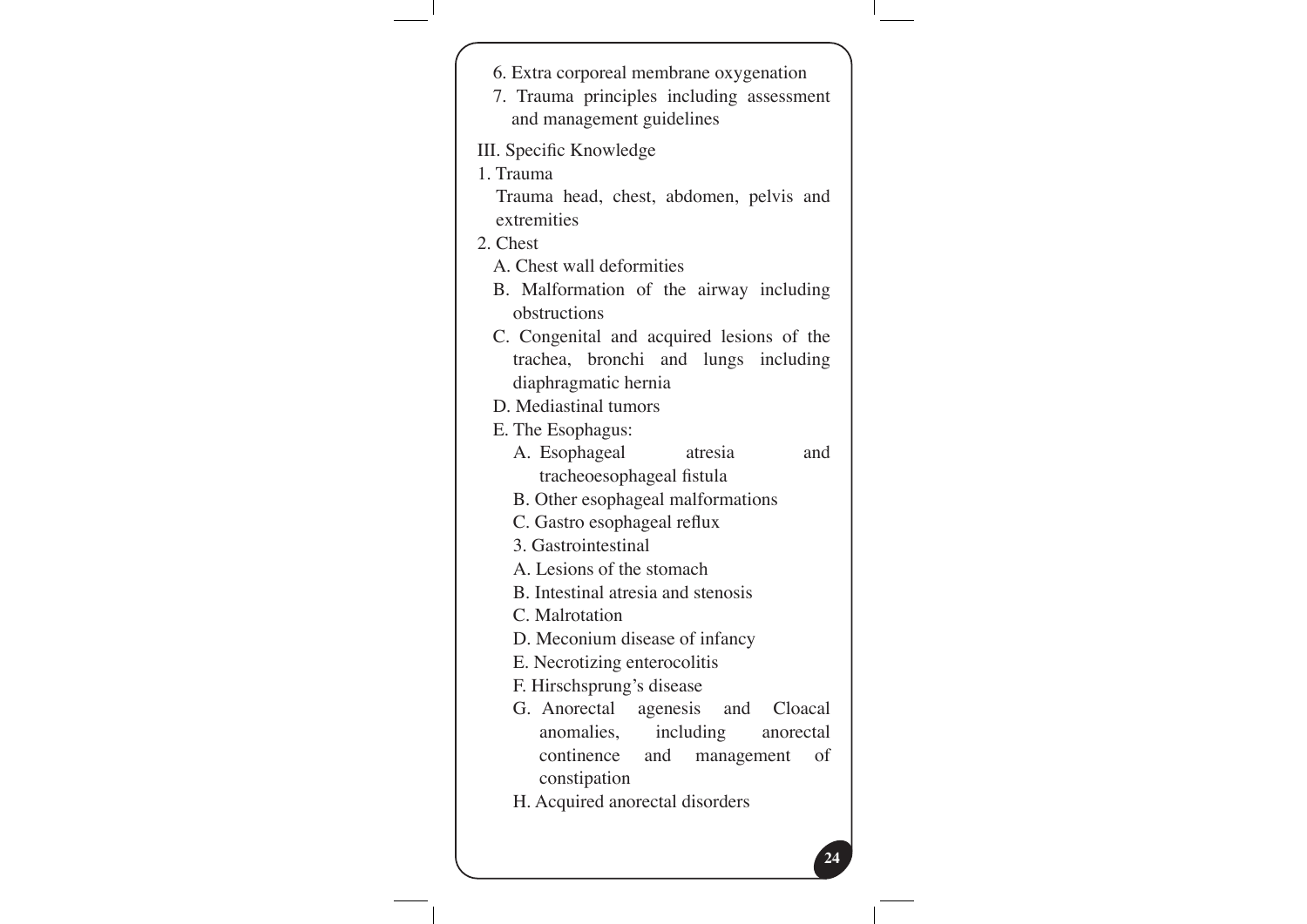| I. Intussusception<br>J. Alimentary duplications and Meckel's<br>diverticulum<br>K. Inflammatory bowel disease<br>L. Gastrointestinal Neoplasms<br>M. Appendicitis<br>N. Abdominal wall defects and hernias                                                                                                                                                                                           |
|-------------------------------------------------------------------------------------------------------------------------------------------------------------------------------------------------------------------------------------------------------------------------------------------------------------------------------------------------------------------------------------------------------|
| 4. Hepatobiliary disease<br>A. Biliary tract disorders and portal<br>hypertension<br>B. Liver transplantation<br>C. Lesions of the pancreas<br>D. Lesions of the spleen                                                                                                                                                                                                                               |
| 5. Renal:                                                                                                                                                                                                                                                                                                                                                                                             |
| A. Developmental and positional anomalies<br>of the kidney<br>B. Undescended testes and testicular<br>torsion<br>C. Anomalies of the ureter urinary bladder<br>and urethra<br>D. Vesicoureteric reflux and urinary tract<br>infections<br>E. Hypospadias and circumcision<br>F. Intersex anomalies<br>G. Renovascular hypertension<br>H. Renal neoplasms<br>I. Vaginal atresias and imperforate hymen |
| 6. Tumors:                                                                                                                                                                                                                                                                                                                                                                                            |
| A. Hemangiomas and lymphangiomas<br>B. Neuroblastoma<br>C. Teratomas<br>D. Liver tumors                                                                                                                                                                                                                                                                                                               |
| 25                                                                                                                                                                                                                                                                                                                                                                                                    |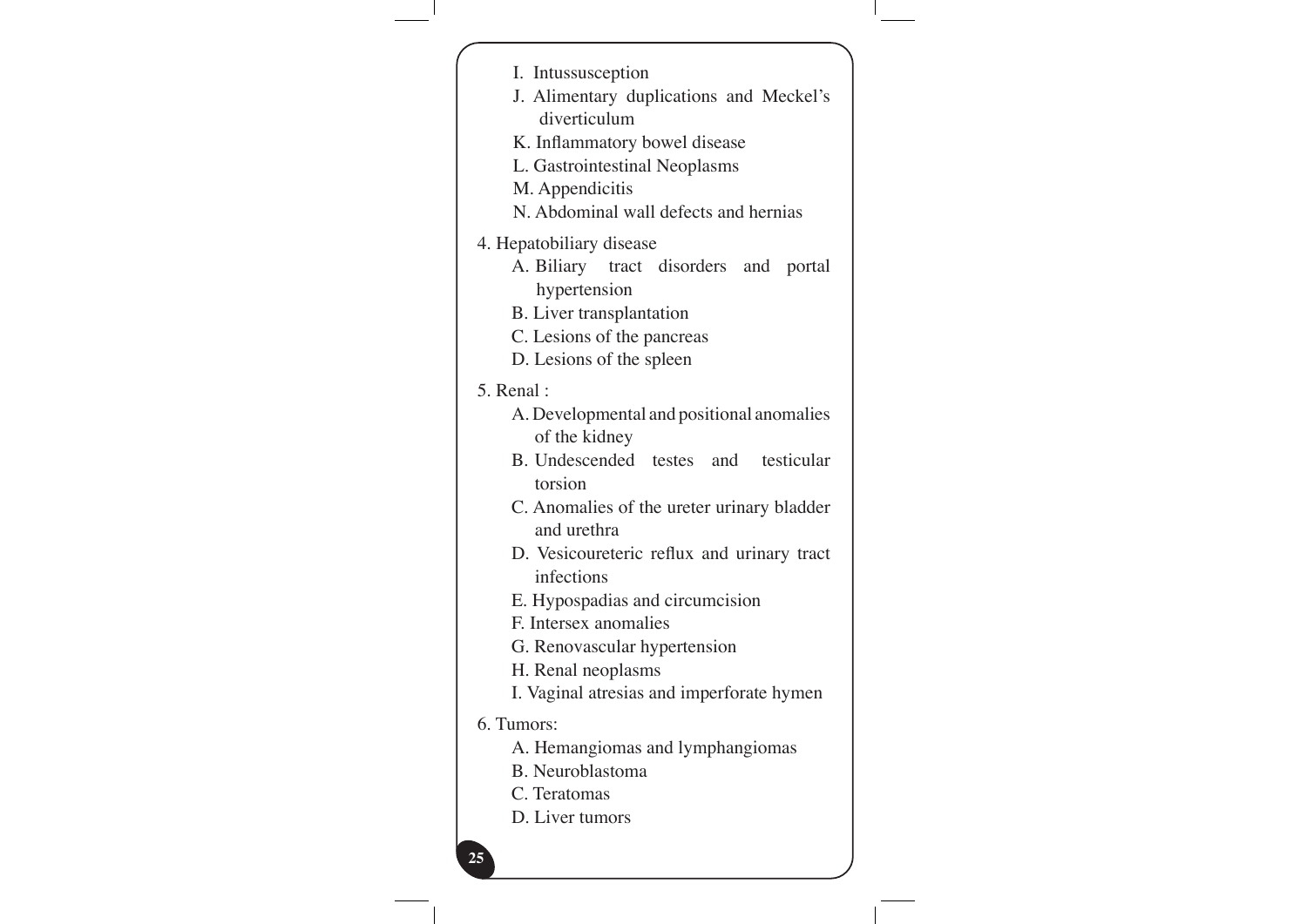- E. Lymphomas
- F. Nevus and melanoma
- 7. Head and Neck:
	- A. Sinuses and Masses
	- B. Thyroid lesions and tumors
	- C. Parathyroid lesions
	- D. Torticollis
- 8. Gynecological disorders
	- A. Breast lesions
	- B. Ovarian lesions
	- C. Labial and vulvas lesions
	- D. Vaginal lesion and Foreign bodies

**26**

9. Conjoined twins